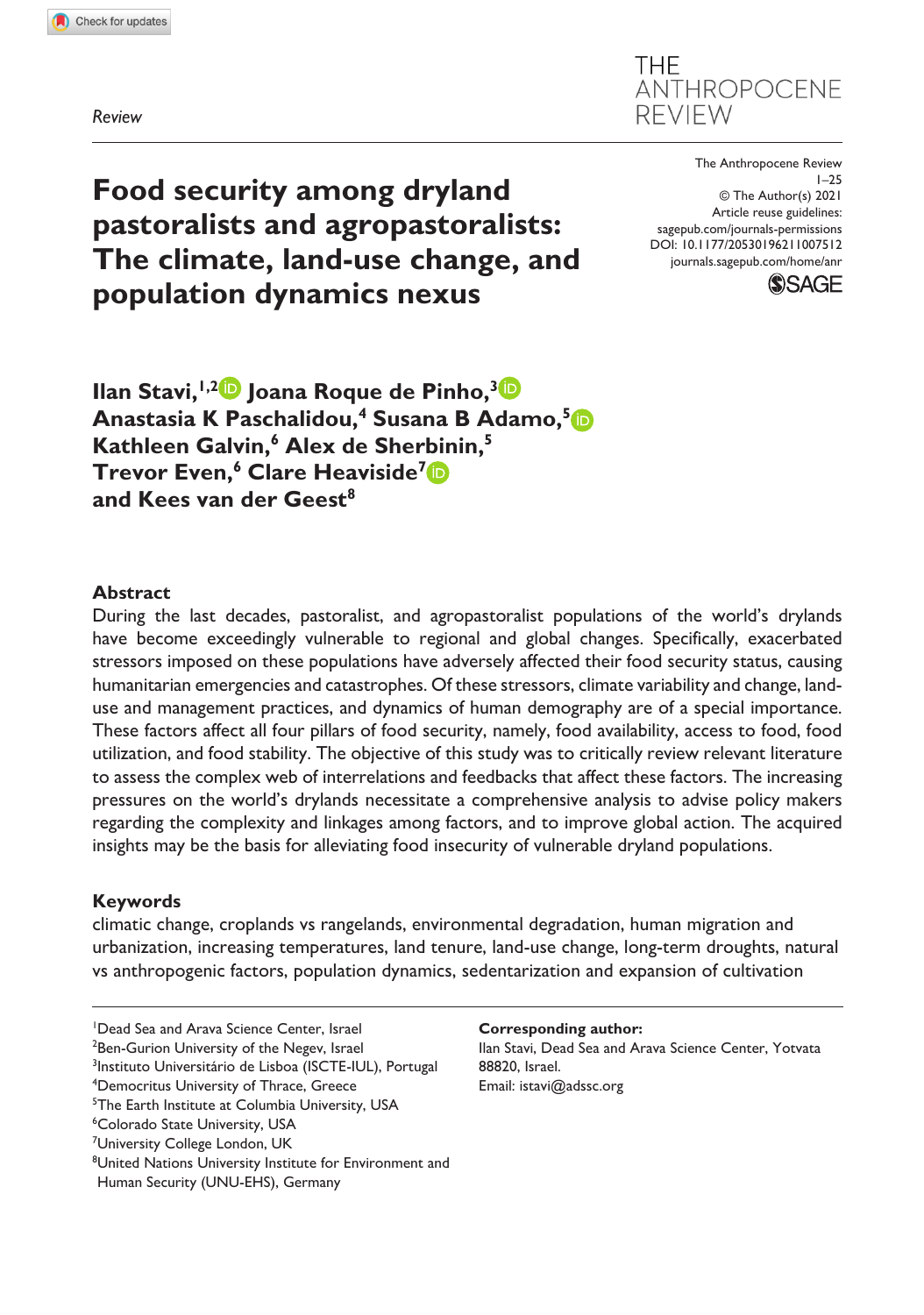## **Introduction**

Food security exists when sufficient, safe, and nutritious food is available to a target population at all times, so that basic dietary needs for a healthy and active life are met (FAO, 2006). Four main dimensions determine food security: (1) food availability; (2) economic and physical access to food; (3) food utilization, or nutritional status; and (4) stability of the previous three conditions. All these dimensions must be simultaneously fulfilled to achieve food security. Seasonal food security is usually predictable and follows a sequence of known events. Conversely, seasonal food insecurity reflects temporal fluctuations in climate cycles, cropping patterns, employment and income opportunities, and public health. Transitory food insecurity is relatively unpredictable and is temporary. Chronic food insecurity is long-term or persistent. The longer its duration and the higher its intensity, its outcomes are more severe, and may result in acute food and livelihood crises, humanitarian emergency, and catastrophic famine (FAO, 2008a). Related terms include undernourishment, food deprivation, hunger, and malnutrition, all of which describe different phases of inadequate nutrition levels (Hoddinott et al., 2012).

Drylands cover an estimated 41% of the world's earth surface, make up 44% of the world's cultivated lands, and support 50% of its livestock (Davies et al., 2016). According to the Global Food Security Index (GFSI)—a dynamic quantitative and qualitative model made of 28 different components, which provides a tool for assessing food security for many countries around the world—the most vulnerable region is Sub-Saharan Africa. Other major regions lacking food security are the Middle East, North Africa, Central Asia, South Asia, South-East Asia, South America, and Central America (The Economist Intelligence Unit, 2017). Of these regions, extensive areas are considered drylands, including dry-sub-humid, semi-arid, arid, and hyper-arid lands (Dobie, 2001; Reid et al., 2014; Stringer et al., 2017).

'Large parts of countries in these regions are considered developing, less developed, or least developed countries (LDCs), with moderate-to-low gross domestic product (GDP) (The Economist Intelligence Unit, 2017) and extensive poverty (Dobie, 2001; Huang et al., 2016a). Undoubtedly, poverty exacerbates the state of food insecurity (Hoddinott et al., 2012). Additional important determinants of food insecurity exist, including ineffective agricultural infrastructures and difficulties in accessing financing programs (The Economist Intelligence Unit, 2017), illiteracy and lack of education (Dobie, 2001), political instability and corruption (The Economist Intelligence Unit, 2017), as well as armed conflicts, violence, terror, and wars (FAO, 2016a).

In climatic terms, drylands are defined by a relatively low ratio between precipitation and potential evapo-transpiration (P/ETP). In semi-arid regions, this ratio ranges between 0.2 and 0.5, in arid regions, between 0.03 and 0.2 (Penman method, or 0.05–0.2 according to the Thornthwaite method), and in hyper-arid regions, this ratio is less than 0.03 (Penman method, or  $\leq 0.05$  according to the Thornthwaite method) (Figure 1). Drylands are also characterized with inter-annual rainfall variability or fluctuation, ranging between 20% and 25% in semi-arid regions, between 50% and 100% in arid regions, and exceeding 100% in hyper-arid regions (Bruins and Lithwick, 1998). Although climatic fluctuations are expected in drylands, climatic variability in recent decades has increased and includes rising temperatures, lower reliability of rainfall, and increasing frequency, duration, and magnitude of droughts, all of which impact food production. Future climate change scenarios forecast increased erratic and unpredictable climatic conditions (Davies et al., 2016). Furthermore, despite high spatiotemporal variability, global climatic models project increasing temperatures and decreasing precipitation in the lower latitudes, with the resultant dryland aggravation (Yirdaw et al., 2017) and expansion (Feng and Fu, 2013). A recent modeling study predicted that compared to the 1961–1990 baseline, the total area of drylands will increase by 11%–23% by the end of the 21st century, covering 50%–56% of the global land surface (Huang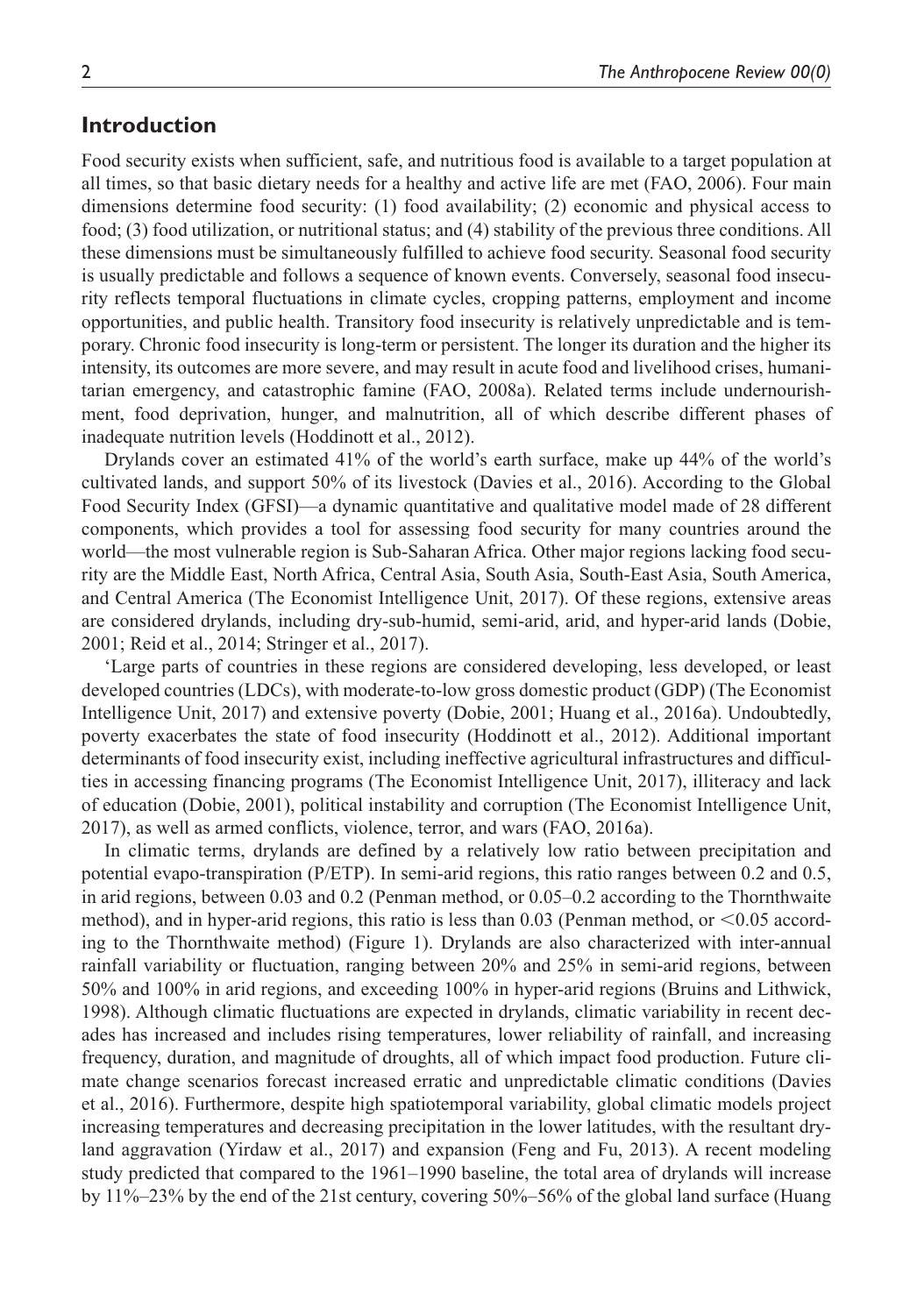

**Figure 1.** The world map, with global drylands distribution. Source: FAO (2021).

et al., 2016a). The adverse impact of climatic change on food security seems to be most significant for populations who directly rely on drylands' natural resources for their survival, such as pastoralists and agropastoralists.

Types of land cover across the globe's drylands include grasslands (31%), forest lands (18%), croplands  $(14%)$ , wetlands  $(2%)$ , settlements  $(1%)$ , and other  $(34%)$ . Of the dry-sub-humid lands, 22%, 43%, and 26% are grasslands, forest lands, and croplands, respectively. In the global semiarid lands, the areal cover of grasslands tremendously increases (41%), and that of forest lands and croplands considerably decreases (20% and 19%, respectively). In the world's arid lands, the share of grasslands is similar to that of semi-arid lands (39%), but that of forest lands and croplands sharply decreases (5% and 6%, respectively). In the global hyper-arid lands, areal cover of the three types of land cover is small-to-negligible (5%, 1%, and 2%, respectively) (FAO, 2016b). Land-use change across the global drylands also affects food security, especially among pastoralists and agropastoralists who directly depend on rangelands for livestock. Driven by demand for construction material, fuelwood, charcoal, forest products and croplands, land-use change has resulted in landscape fragmentation, loss of access to grazing resources, deforestation, and vegetation clearing. Alongside long-term ecologically unsustainable grazing regimes, a large extent of land degradation across the world's drylands is attributed to the aforementioned land-use changes (De Waroux and Lambin, 2012; du Preez, 2014). Additional factors causing dryland degradation are the expansion of mining, heavy industry, infrastructures, and urbanization (Galvin, 2009; Galvin et al., 2008; Liniger et al., 2008). As elsewhere, processes of dryland degradation include declining physical, chemical, and biological quality of soil, loss of soil organic carbon pools, soil erosion, soil salinization, the pollution of soil, water, and air resources (Karlen and Rice, 2015; Liniger et al., 2008), biodiversity loss, and the deterioration of a wide range of related ecosystem services (du Preez, 2014; IPBES, 2019; Liniger et al., 2008). All these processes adversely affect food production, and therefore have negative consequences for food security.

Food security is dryland is also affected by demographic stressors. Human population in the worlds' drylands surpassed 2.6 billion in 2010 and is projected to increase by 40%–50%, to around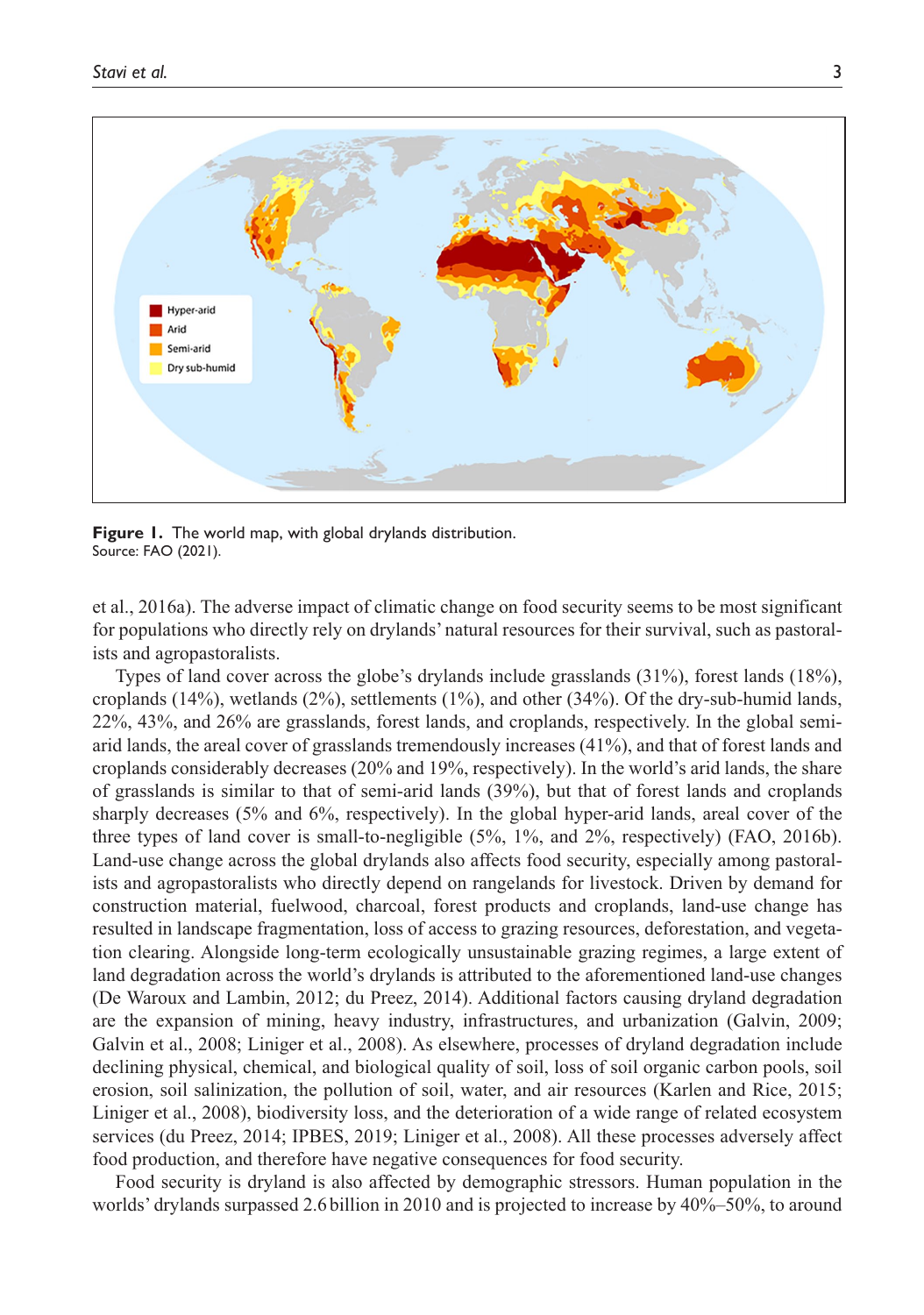4.0billion, by 2050 (PBL, 2017). Yet, a global decline in fertility is forecasted; the current 2.5 births per woman is projected to decrease to 2.2 in 2045–2050, and to stabilize at the replacement level (2.0 birth per woman) or lower, by 2095–2100. The current ~7.5 billion global human population is projected to increase to 8.4–8.7 billion in 2030, 9.4–10.2 billion in 2050, and 9.6–13.2 billion in 2100. This trend is attributed mostly to a relatively youthful age distribution in LDCs, where the fertility rate and population growth continue to be relatively high (4.3 births per woman and 2.4% yearly). Among these, countries in the African and Asian drylands are projected to experience the highest rates of population growth; many of them are expected to double their size, but converge to replacement levels by 2095–2100 (UN, 2017a).

Migration is another important factor, which impacts population dynamics at either the country or regional level. Africa, Asia, and Latin America are considered net senders, with the volume of out-migration generally increasing over time (UN, 2017b). The major causes for migration out of the drylands include environmental degradation, unemployment, poverty (Rechkemmer et al., 2016), wars, and other armed conflicts (UN, 2017a). Despite these migration trends, the projected population growth, coupled with increasing aridity and accelerated land degradation across the world's drylands, is expected to considerably exacerbate the environmental pressures and accelerate food insecurity in these regions. Particularly, these trends are mostly expected to jeopardize populations that maintain traditional livelihoods, such as pastoralists and agropastoralists.

The objective of this study is to explore some of the major factors that determine food security for pastoralists and agropastoralists, who constitute a considerable proportion of the total population in drylands. We acknowledge that these populations use other regions as well, whether meeting in sub-humid regions during the wet seasons or engaging in markets outside of drylands (Ayantunde et al., 2014). Yet, the focus of this paper is on people who dwell primarily in drylands. We include the entire spectrum of populations—ranging from nomadic pastoralists to settled/sedentary agropastoralists—whose livelihoods rely on a combination of livestock husbandry, agricultural cropping, and off-farm income-generating activities. The study was conducted by analyzing a wide range of technical reports, review studies, and cutting-edge case studies of the world's drylands. Within this vast topic, this study focuses only on the most direct factors affecting food security among dryland pastoralists and agropastoralists, namely climate fluctuations and change, land-use and management practices, and human population dynamics, as well as on the complex web of interrelations and feedbacks among these factors. Although many studies deal with some of these aspects, inclusive analyses of this topic are still scant, highlighting the need for such a comprehensive study. Due to increasing natural and anthropogenic pressures in drylands, this need has become urgent, necessitating the provision of structured information for policymakers, allowing judicious decision making to successfully confront these challenges. In the following sections, we assess how climatic changes, land management, and population dynamics affect the four pillars of food security among drylands pastoralists and agropastoralists.

# **Climatic variability and change**

The climate system and food security are strongly linked; changing weather patterns strain the food system, and at the same time, the agriculture/livestock sector is a major contributor to greenhouse gas (GHG) emissions. Climate variability occurs on diverse timescales, ranging from monthly or seasonal to annual or inter-annual, and includes large-scale features such as the El Niño Southern Oscillation (ENSO), which affects rainfall and weather patterns (Figure 2). Climate variability may be natural or influenced by anthropogenic factors, and is highly spatially diverse, especially in the drylands, with its consequences for ecological dynamics. An increase in global mean temperatures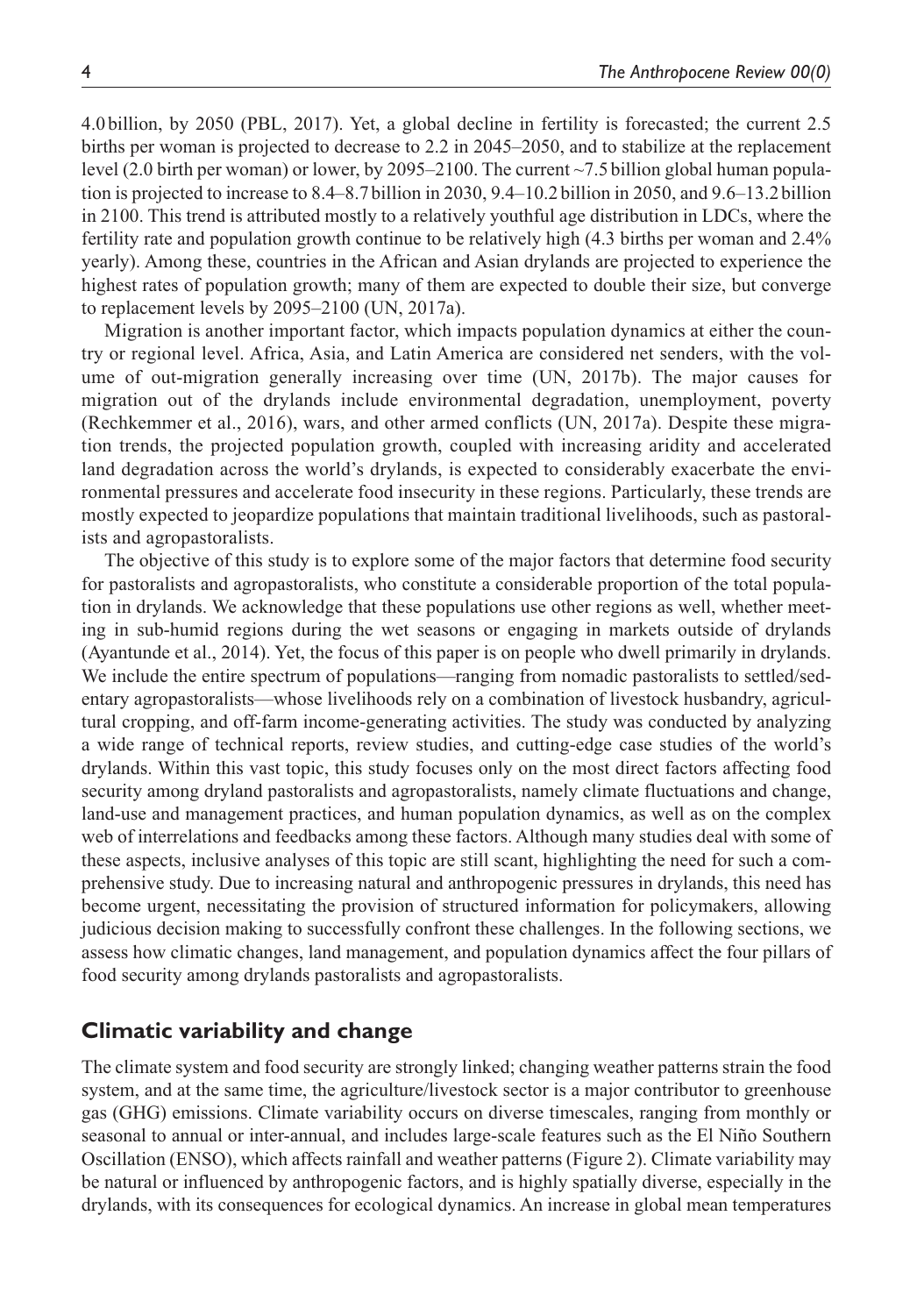

**Figure 2.** Temporal scales of climatic/meteorological variability.

Dryland pastoralists and agropastoralists are subject to climate and weather-related variability over different timescales, which may impact their food security. This variability ranges between short-term meteorological events (e.g. extreme weather over days to weeks), through larger-scale weather and climate patterns (take place over months to years), and regional or global climate change (over several decades).

due to increased GHG emissions by anthropogenic activities has been observed for a number of decades (Stocker et al., 2013). The 2016 Paris Agreement aims to keep global mean temperature rise below 2°C and even limit temperature increase to 1.5°C, although focused mitigation actions will be required to achieve this goal (Rogelj et al., 2016). However, of potentially greater importance is the associated change in frequency of extreme weather events, such as droughts, floods, heatwaves, and storms. Although extreme events have always occurred through natural processes, changes in their frequency, duration, spatial scale, and intensity are likely to increasingly disrupt food and water security, health, and infrastructures (Field et al., 2012).

The main risks for food security in drylands that arise from climate change and variability are due to changes in temperatures and rainfall patterns, and especially, the frequency of droughts and floods, and the intensity of extreme weather events such as tropical storms (Mbow et al., 2019). Changes in the timing of large-scale processes, such as monsoon circulations and sea-level rise, also have the potential to impact food security in coastal areas. Localized or regional changes, with seasonal variability, will make some areas more vulnerable than others, with a particular relevance for drylands, which will become drier (Stocker et al., 2013). Drylands and their food production systems are particularly sensitive to temperature and precipitation levels. Since drylands cover a large area of the earth, and since temperature and precipitation forecasts vary by region and latitude, climate change may affect tropical, subtropical, and temperate drylands in different ways (Schlaepfer et al., 2017). Although increased temperature and changes in precipitation patterns associated with climate change are likely to lead to dryland expansion in many regions (Huang et al., 2016a), they could reduce temperate drylands by around a third, and convert them to subtropical drylands (Schlaepfer et al., 2017).

Global observations show an increase in the number of warm days and nights (as well as a decrease in the number of cold days and nights) since the 1950s. Similarly, the number and length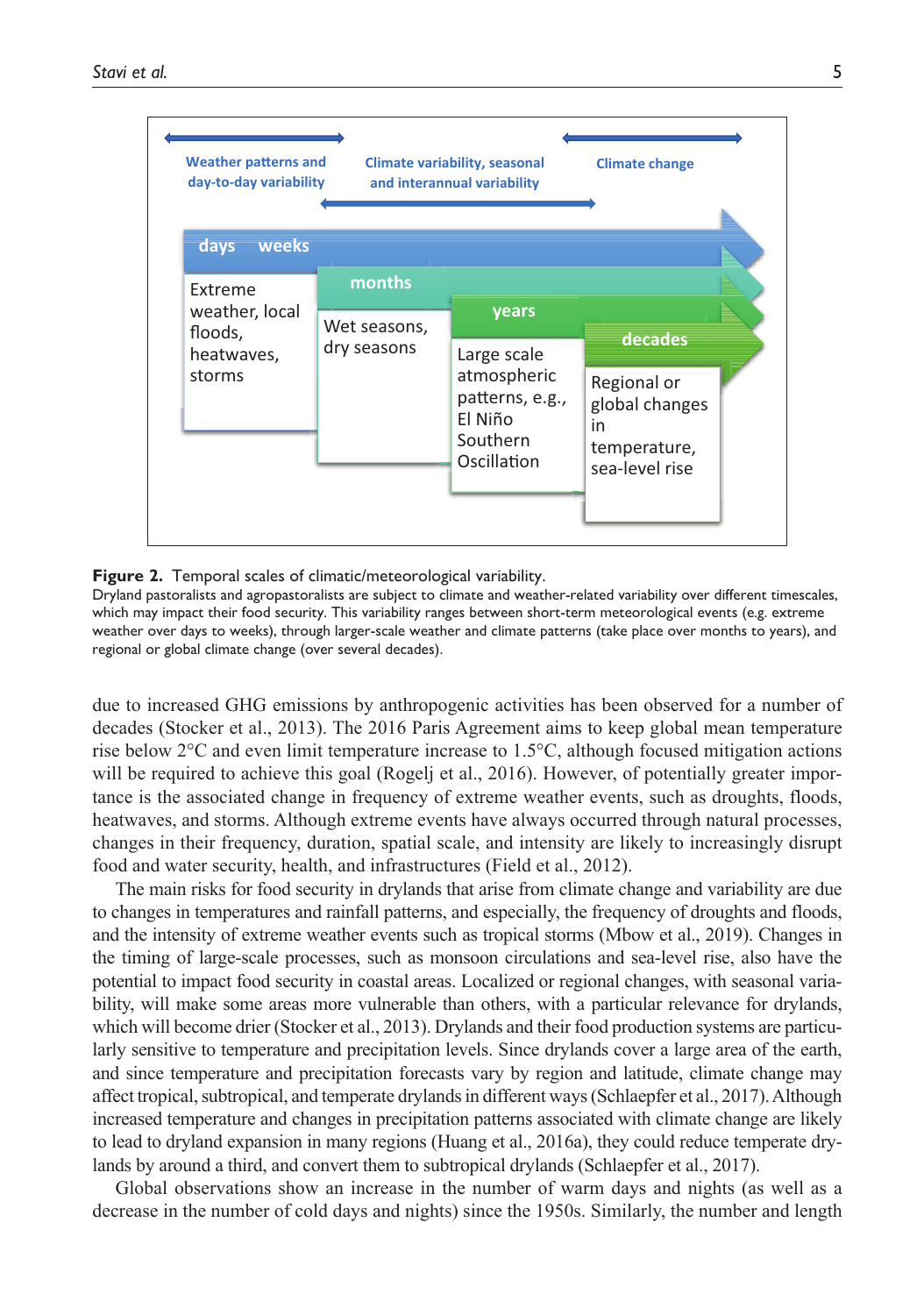of heat waves have increased in many regions globally (Stocker et al., 2013). Over the last 100 years, the most intense warming was observed over drylands, accounting for over half of continental warming (Huang et al., 2017).

Model projections show a significant warming in temperature extremes by the end of the 21st century, with an increase in frequency and magnitude of warm days and nights as well as of heat waves. According to various emission scenarios, a 1-in-20 year annual hottest day is expected to become a 1-in-2 year annual extreme by the end of the 21st century in most areas. Depending on region and on emission scenarios, a  $1^{\circ}C-3^{\circ}C$  increase in temperature is expected by the mid-21st century, and a 2°C–5°C increase is expected by the late 21st century (Stocker et al., 2013). These trends may induce further expansion of drylands, resulting in an increase of the number of pastoralists and agropastoralists affected by water scarcity and land degradation (Huang et al., 2016b).

Projections of future precipitation levels are less certain than projections of future temperatures, and are greatly region-dependent. Globally, the number of heavy precipitation events (e.g. 95th percentile) has increased in many areas over the second half of the 20th century. However, strong regional, sub-regional, and seasonal variability exists, and many areas show unclear trends and even a decrease in extreme precipitation events (Stocker et al., 2013). In terms of future projections from both global and regional analyses, it is likely that the frequency of heavy precipitation events will increase in the 21st century over many areas of the world, including some (but not all) areas with projected decreases of total precipitation. Additionally, a range of emission scenarios show that the 1-in-20year annual maximum 24 hours precipitation rate is likely to become a 1-in-15 to 1-in-5 year event by the end of the 21st century (Stocker et al., 2013). Although heavy precipitation events may increase in some areas, observations have shown increased aridity in drylands over recent decades, partly driven by increased evaporation due to higher temperatures. Observations further show that dry areas tend to become drier, while wet areas are becoming wetter (Feng and Zhang, 2015). These trends are projected to continue in drylands, where shorter, less frequent, and less widespread precipitation events are expected (Giorgi et al., 2014).

Higher intra-annual variability limits precipitation to a small number of days per year. These extreme rainfall events have direct adverse consequences on the availability of pastures for livestock in drylands (Sloat et al., 2018) forcing both pastoralists and agropastoralists to travel longer distances to feed their animals, and to rely on purchased fodder and grains. Higher precipitation variability has negative consequences for the yield of crops cultivated by agropastoralists, adversely affecting availability of feed for livestock, and causing losses in terms of livestock productivity (O'Leary et al., 2018).

Trends since the 1950s, showing more intense and longer droughts, have been reported in particular in southern Europe and West Africa. However, when attributing the changes in droughts to climate change at a single-region level, the confidence is low, because of insufficient and inconsistent evidence (Stocker et al., 2013). Future projections suggest increases in the duration and intensity of droughts in central Europe, southern Europe, the Mediterranean basin, central North America, Central America and Mexico, northeast Brazil, and southern Africa (Stocker et al., 2013). Specifically, droughts are projected to be more substantial in the world's drylands, where an increase in the length of dry spells is expected (Giorgi et al., 2014).

Although, as described above, there is great variation in the location and extent of changes, climate change could have a number of direct and indirect effects on all four main dimensions of food security, including food availability, access to food, utilization of food, and stability of these dimensions over time.

There are numerous ways in which climate change and variability affect crop production for food and fodder, pasture conditions, livestock health and productivity, and the pattern and balance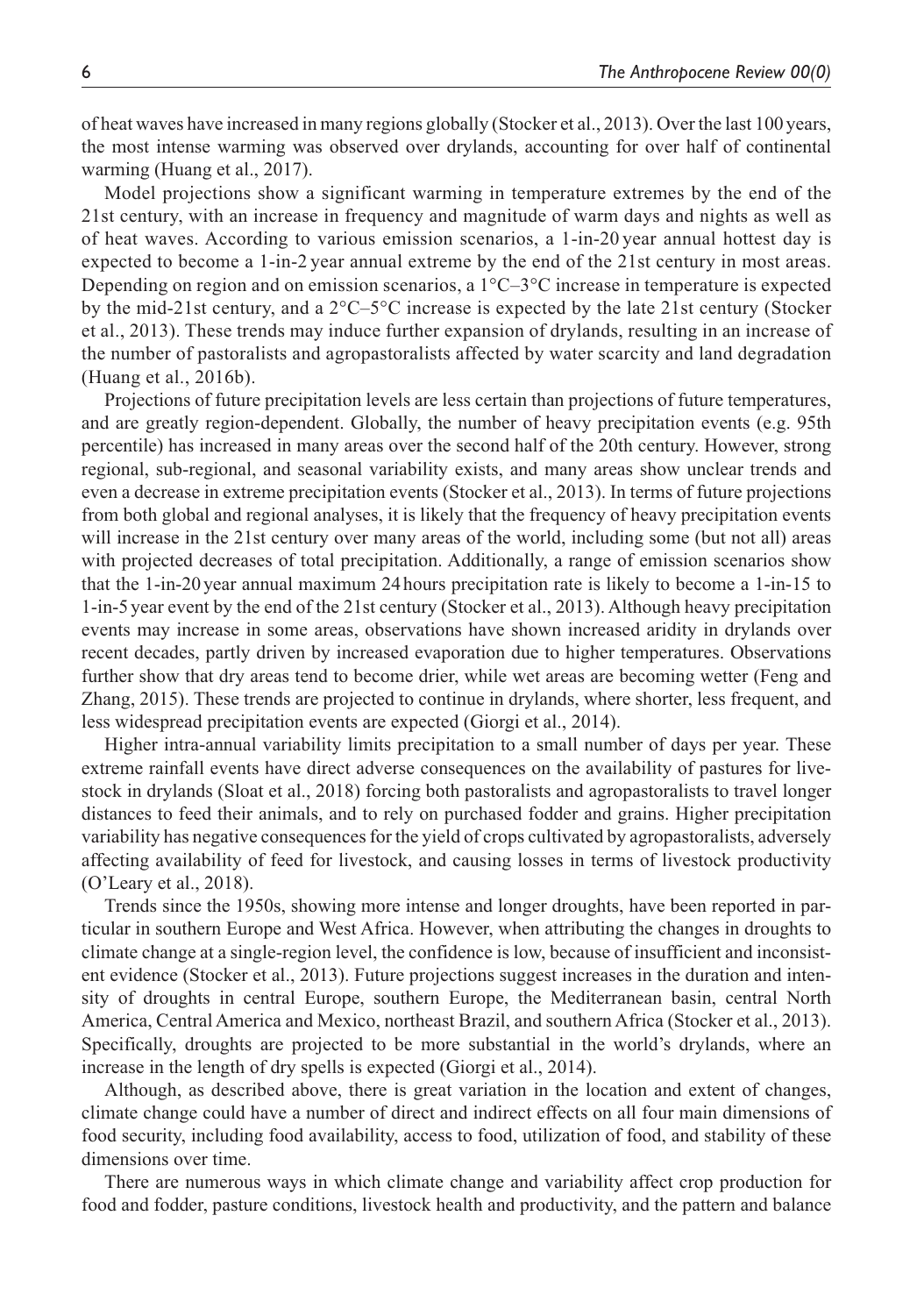of trade of food and food products (Wheeler and von Braun, 2013). Specifically, climate change and variability affect the yield of staple crops such as wheat, rice, maize, and soybean through weather-related impacts, as well as through changes in atmospheric carbon dioxide  $(CO<sub>2</sub>)$  concentrations. Impacts of rising mean temperatures on crops have generally shown decreased yields (e.g. Lobell et al., 2011), especially in southern regions (Fallon and Betts, 2010). Furthermore, an increase in frequency and intensity of extreme rainfall events increases soil erosion (Burt et al., 2016; Vallebona et al., 2015). Crops are also affected by extreme temperatures; many crops are particularly sensitive immediately prior to or during pollination (Hatfield et al., 2011). While higher levels of  $CO<sub>2</sub>$  in the atmosphere can positively affect crop growth through the "CO<sub>2</sub> fertilization effect" (Blumenthal et al., 2013), they also increase the competiveness of invasive weeds, which adversely affect crop yields and require farmers to spend more effort and resources in combating weeds (Ziska, 2016). Furthermore, although there is no conclusive evidence that climate change will increase infestation of pests and diseases globally, it will certainly shift their geographical distribution and seasonality (Stocker et al., 2013). For example, the outbreaks of desert locust in African drylands were suggested to be impacted by climate variability. Specifically, a positive effect on locust infestation was reported to follow exceptionally high rainfall events, which tremendously increase productivity of annual vegetation (FAO, 2016c).

Similarly, climate change can affect livestock production through its effect on the basic natural resources required for keeping animals, such as fodder and water (Baumgard et al., 2012). Impacts of climate change on livestock production also include productivity loss due to heat stress—particularly in already hot tropical drylands. Heat stress reduces dairy production, animal weight gain, and reproduction levels (Baumgard et al., 2012), and lowers resilience to diseases (Rojas-Downing et al., 2017). Additionally, floods, droughts and other extreme weather events can directly cause livestock mortality, for example, by drowning cattle. Such livestock losses from sudden-onset events can have a devastating impact on food security among pastoralists and agropastoralist households (Warner et al., 2013).

Access to food is strongly related to household and individual income, capabilities and rights. It is often modeled using a combination of interlinked climate, crop, and economic variables for simulating crop yields under different climate scenarios, although it does not capture climate adaptation measures (Wheeler and von Braun, 2013). The International Food Policy Research Institute's (IFPRI) International Model for Policy Analysis of Agricultural Commodities and Trade (IMPACT) connects climate scenarios with food supply, markets, and price outcomes, and tracks the economic consequences of drivers to food availability, energy consumption, and children's nutritional status (Nelson et al., 2010). Access to food can be impaired by extreme weather events which affect food production, but also by storage and transportation challenges. Increasing food prices also impact availability, particularly for poorer populations in low-income countries, where people spend a larger proportion of their incomes on food (FAO, 2008b). Transportation and storage of agricultural supplies involve complex supply changes, which are vulnerable to climatic-driven hazards at all stages.

Utilization of food is strongly linked to access, and determines the nutritional status of individuals. The risk of extreme events requires public health services—notably limited in dryland areas to help in preventing adverse health impacts. This includes surveillance and control for infectious disease, access to safe water, improved sanitation, maintenance of infrastructure, health care services, and food security (Keim, 2008). Nutritional well-being depends on water, sanitation, and diet composition and quality, all of which may be affected by several aspects of climate change, particularly floods and droughts (Mbow et al., 2019). It is particularly challenging to attain nutritional well-being among pastoralist populations who tend to be nomadic or semi-nomadic, and do not have year-round access to health services.

Furthermore, climate change affects food stability, since disruptive weather patterns pose a risk to long-term access and food security status, with considerable economic and political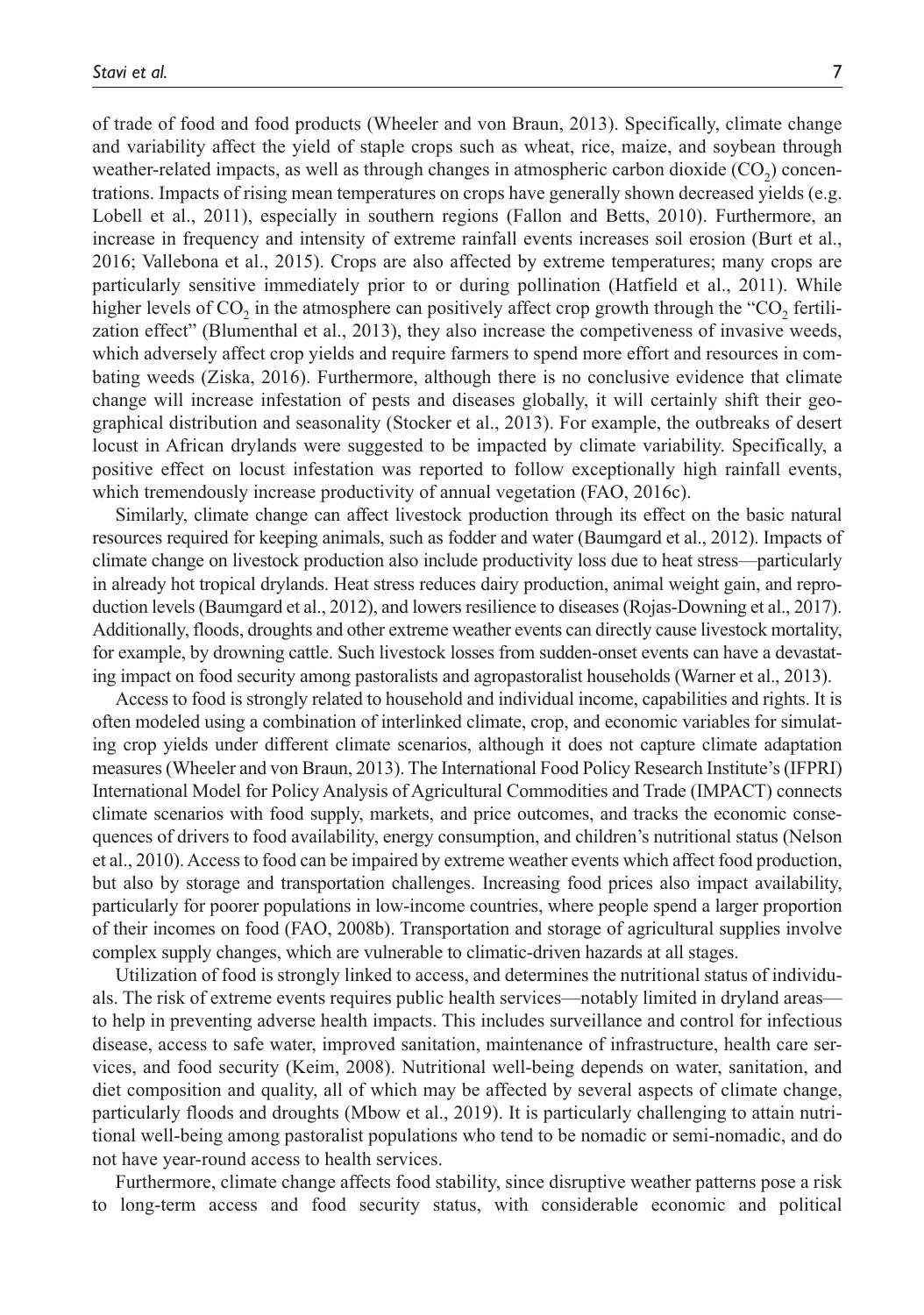consequences. In many dryland areas, the economy is strongly linked to agriculture and may be dominated by small-scale or subsistence farming, where livelihoods of local populations are especially sensitive to weather extremes (Easterling et al., 2007). For the majority of households in drylands, home-scale produced crops are consumed by the households rather than being sold (FAO, 2009), and there is limited capacity for recovery following extreme events. Climate change is seen as a major determinant for short-term fluctuations in food prices, as well as for future price trends. For example, the 2010 severe drought in Russia and parts of Europe caused severe damages to the wheat harvest, with the resultant restrictions on export and spike in prices (Wegren, 2013), which in turn caused socio-economic problems and political unrest in several African, Asian, and Middle Eastern countries. Similarly, the 2011 winter drought in eastern China had a serious economic impact in Egypt, the world's greatest wheat importer, and led to civil unrest (Sternberg, 2012). Similarly, droughts in other parts of the world, such as California and Australia, have put a strain on the stability of food supplies in recent years (Madadgar et al., 2017, Pathak et al., 2018).

## **Land-use and management practices**

The management of arid and semi-arid rangelands and their tenure systems affect food security of human populations. These dryland areas, on which most of the world's livestock are raised (O'Mara, 2012), are predominantly managed by mobile pastoralists who greatly depend on the products of their domestic animals (camels, cattle, horses, and small ruminants) for food and income (Reid et al., 2014). Research on dryland ecology has established that mobile pastoralism, as a land management system, is well suited for drylands (Ellis and Swift, 1988). It is efficient and environmentally friendly, and provides nutrition and food security even under the most adverse environmental conditions (Galvin, 1992; Krätli et al., 2013). Across the world's drylands, livestock husbandry supports hundreds of millions of livelihoods and contributes to the global food balance (Herrero and Thornton, 2013; Herrero et al., 2009; O'Mara, 2012; Van Ginkel et al., 2013).

For dryland pastoralism to be productive and sustainable, livestock must move. Common property regimes predominate in rangelands (Godde et al., 2018), allowing pastoralists to flexibly and strategically move their livestock across vast territories. This ensures that animals access temporally and spatially transient natural resources (water and forage) and achieve adequate nutrition, while avoiding hazards such as disease and conflict (Krätli and Schareika, 2010; Turner and Schlecht, 2019). Livestock movement, and the institutions enabling it—including communal land tenure, social norms of reciprocity, and social networks (Galvin, 2009; Turner et al., 2014) —are critical for the productive and sustainable management of rangelands (Turner, 2011; Turner et al., 2016). The transhumance systems of West Africa are a good example of the importance of local and regional mobility for pastoral and agropastoral socioeconomic status and welfare (Bassett and Turner, 2007; De Bruijn and Van Dijk, 2003; Turner et al., 2014).

Yet, governments and development organizations often bedevil mobile pastoralism as an irrational and inefficient land management system that causes environmental degradation and food insecurity. To prevent overgrazing and boost livestock productivity, top-down development initiatives—misguided by Hardin's (1968) argument that natural resources held in common inevitably get degraded —have sought to privatize land and resources, settle nomads, and intensify livestock production. In Africa, these policies have accelerated land degradation (Talbot, 1972) and livelihood insecurity (Fratkin and Mearns, 2003). Changes in rangeland use and tenure systems in past decades have generally been associated with decreasing food security, which is becoming a growing concern for dryland livestock producers, simultaneously challenged by increasing climatic variability (Herrero et al., 2016).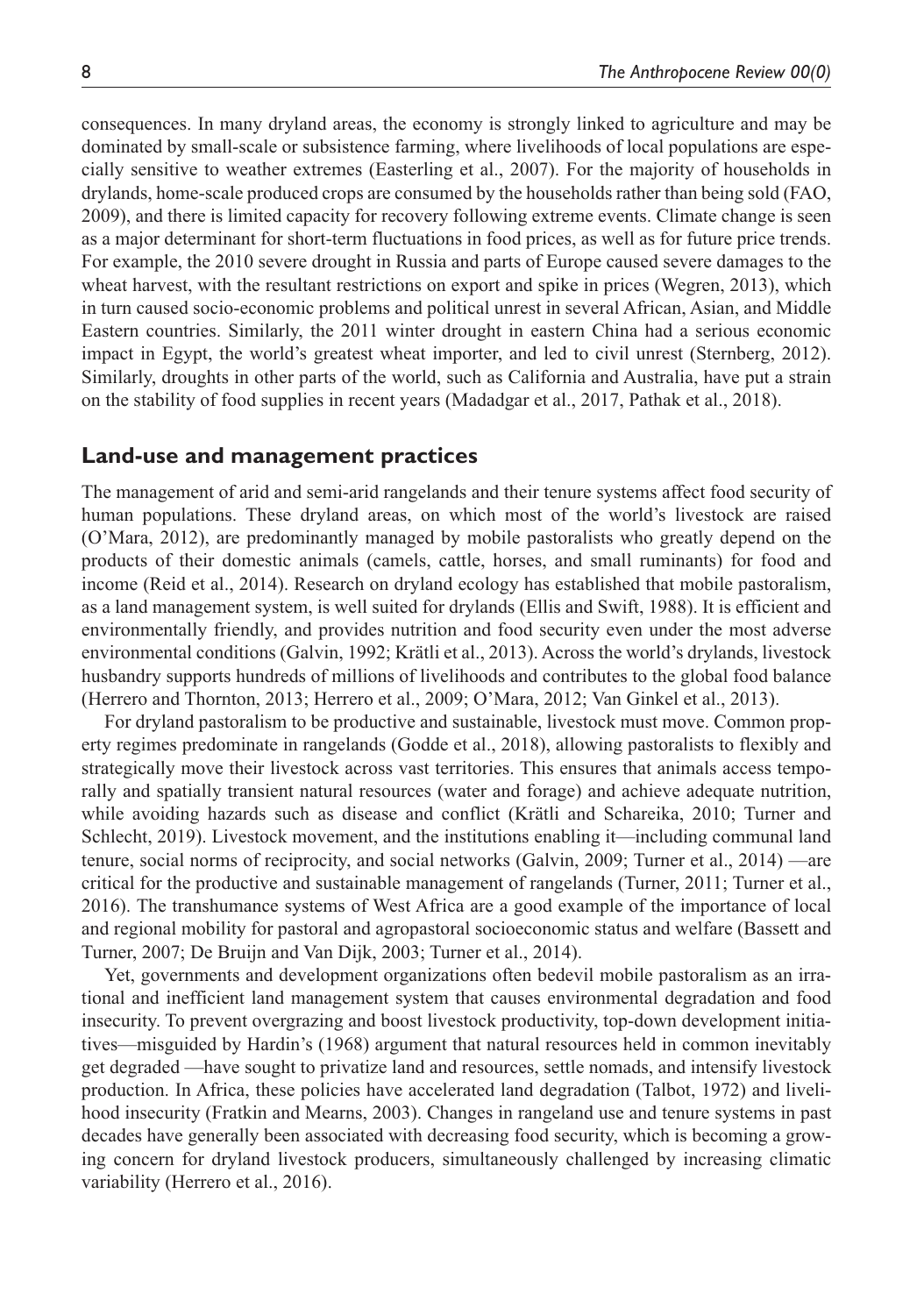Research on food security in dryland grazing systems has focused mainly on two dimensions, that is, the availability of food (livestock production) and its consumption by individuals (their nutritional status). Since the 1990s, the nutritional status of Sub-Saharan African pastoralists and agropastoralists has not improved (Galvin et al., 2015; Sellen, 1996), and Central Asian pastoral welfare has deteriorated (Fratkin and Mearns, 2003; Janes, 2010). In recent decades, the number of livestock units per capita that are necessary to ensure nutrition and health of pastoral households has been declining under growing climatic, demographic, economic, and political stressors (Coppock et al., 2017; Thornton et al., 2006).

Exposure to increasing perturbations caused by extreme climatic events or armed conflicts that affect the stability of their food availability, access, and utilization, has led many pastoralists to settle and/or diversify their sources of income and food, or abandon livestock production (Herrero et al., 2016; Pike et al., 2016). These pastoral livelihood dynamics are common throughout the Sub-Saharan African, Middle Eastern, and Central Asian dryland grazing systems (Coppock et al., 2017; Hadri and Guellouz, 2011).

Shifts in land-use and land tenure have affected livestock mobility, rangeland status, livestock productivity, and herd sizes, and, ultimately, food production, food security, and pastoralists' welfare. Reviews by Galvin (2009), Reid et al. (2014), and Coppock et al. (2017) highlighted the roles of land privatization, pastoralist sedentarization, cropland expansion, farmer-herder conflict, protected area delimitation, and large-scale land grabbing and acquisition, in fragmenting rangelands and constraining animal mobility (see also Bukari et al., 2020; Turner et al., 2014, 2016). The lack of legislation and policies supporting local and regional livestock movements, as in some countries of the Sahel, is another factor promoting more sedentary and less productive livestock husbandry (Gonin and Gautier, 2015).

These interacting processes, sometimes driven by the pastoralists themselves as their livelihoods diversify and aspirations change (Galvin, 2009), limit the access of livestock to heterogeneous and nutritious forage, and may increase disease infestation. This, in turn, decreases meat and milk production (McCabe et al., 2010), which may force herders to sell animals to buy food (Krätli et al., 2013). Limiting animal mobility also causes localized land degradation (Hobbs et al., 2008). Combined with pastoralists' needs for cash in increasingly market-based economies and their desire to access services, these processes have led them to diversify their income and food sources (Galvin et al., 2015; Thornton et al., 2006). This has unevenly affected their food security.

While there is vast literature on land-use change and livelihood transitions in Sub-Saharan African rangelands, only a few studies (most of them on east African livestock producers) have measured the effects of changed livestock mobility on pastoral food security, mainly focusing on household food utilization and individual nutritional status. Sedentarization of nomadic pastoralists, associated with a decreased reliance on livestock and economic diversification, resulted in malnutrition, especially among women and children in West Africa's Sahel (Pedersen and Benjaminsen, 2008) and in drought-prone northern Kenya (Fratkin, 2001; Fratkin et al., 1999; Fujita et al., 2004; Galvin, 1988, 1992; Nathan et al., 1996; Shell-Duncan and Obiero, 2000). Sedentarization also impacts access to meat and dairy products by separating between settled household members and their herds grazing in distant places, and by depressing milk production. Diets become poorer, even when supplemented with cultivated or purchased foods (Fratkin, 2001). Studies in semi-arid East African environments, characterized by differential access to infrastructure, services, markets, and influence of biodiversity conservation policies, offer more nuanced analyses of the effects of reduced animal mobility on food security. Thornton et al. (2006) modeled the effects of privatizing land held in common by Kenyan Maasai pastoralists into parcels of various sizes, as well as the effects of different economic strategies, on their food security. The model showed that settling on smaller parcels and losing access to dry season pastures decreases food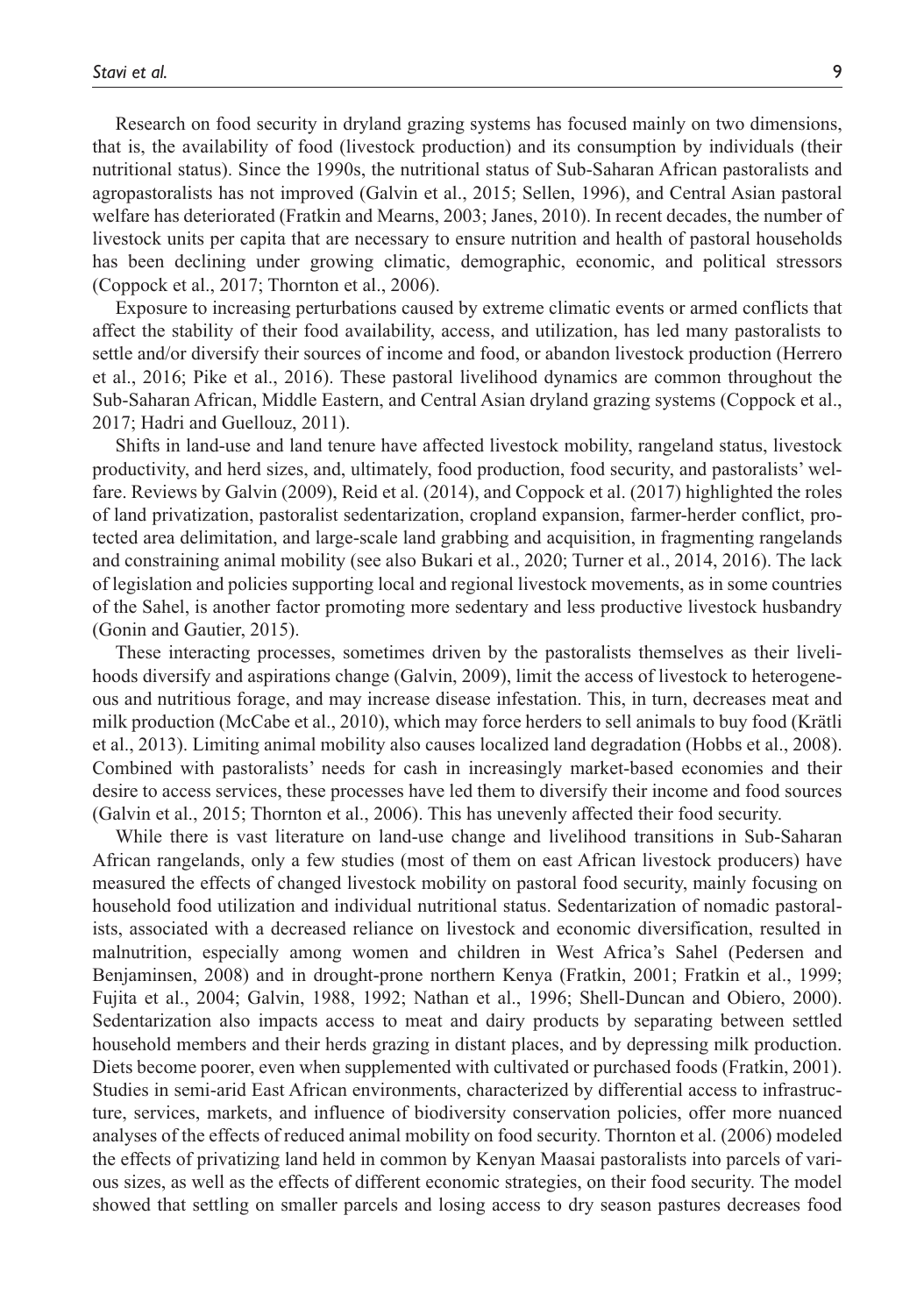availability, as pastoralists must decrease their herd size, and thus rely on fewer livestock for food. It suggests that future food security becomes compromised as people sell animal assets to purchase foodstuffs. Further, the simulated impacts of land subdivision also varied with type of farming and ecological conditions. Households with irrigated fields are expected to experience better food security than those with rainfed farms in drier areas. The model generally suggested that the most diversified households are nutritionally advantaged.

Iannotti and Lesorogol (2014) assessed food utilization by comparing micronutrient intake adequacies in Kenyan Samburu pastoralist communities undergoing livelihood shifts. The study examined whether differences in income, livestock holdings, and agricultural activity, caused by a shift from communal to private land tenure, explained differences in micronutrient intake. Overall, they found little evidence of nutritional differences associated with land privatization and cultivation. At the same time, income and ownership of livestock were positively associated with dietary diversity and nutrient adequacy. Independently of these communities' degree of sedentarization and economic diversification, milk and meat consumption was shown to be a critical source of micronutrients and a central element of local food security.

Similarly, Galvin et al. (2015) compared the nutritional status of Kenyan Maasai pastoralists across a gradient of land-uses, land tenure situations, and degrees of livestock mobility, and demonstrated that in a context where nutritional status is poor for all age and sex groups, pastoralists who lived on communal land, who farmed, and whose herds were more mobile, had slightly better nutritional status. This highlights that both livestock mobility and cultivation, as diversification strategies, improve food availability and utilization. Regarding access to food, their findings also suggest the importance of traditional practices of reciprocity, food sharing, pasture and animals, and social capital and institutions that facilitate livestock mobility (see also Goldman and Riosmena, 2013; Iannotti and Lesorogol, 2014; Pike et al., 2016; Turner et al., 2016). When assessing nutritional outcomes across several Tanzanian ethnic groups, Lawson et al. (2014) found, instead, that the nutritional status of Maasai pastoralists was worse compared to that of Maasai farmers. However, as acknowledged by the authors, the difference was not significant and could reflect the better health services available in the villages where people also farmed. Finally, where wildlife conservation policies restrict or prohibit livestock grazing inside protected areas, thereby limiting the availability of meat and dairy products, cultivation becomes critical for food security, as observed among the Maasai pastoralists living in the Tanzania's Ngorongoro Conservation Area (McCabe, 2003).

In the Middle East and North Africa (MENA) region, drastic transformations of rangelands have affected livestock mobility and traditional norms of pasture management, resulting in land tenure uncertainty and possibly reducing food security. In particular, the nationalization of communal lands has created situations in which access to pastures is unrestricted, leading to widespread land degradation. Provision of water sources and government subsidized supplemental livestock feed have exacerbated the issue by allowing pastoralists to retain excessive numbers of livestock during droughts, further degrading rangelands (Hadri and Guellouz, 2011). While food insecurity is not yet a serious threat in MENA drylands, concerns are rising because of climatic change, water stress, population growth, political instability, and dependence on imported food (Zdruli, 2014).

Food insecurity in the Central Asian rangeland areas is not widespread (Coppock et al., 2017). However, land tenure shifts also impact pastoralists' wellbeing. Unlike in the Middle Eastern rangelands, post-Soviet decollectivization, featuring privatization of livestock and quasi-privatization of pastures, has created open-access situations, and increased inequality and competition among livestock producers (Reid et al., 2014). Among Mongolian pastoralists, worsening nutritional and health indicators (Janes, 2010) suggest that the 1990's transition to a market economy, coupled with weakening governance of state-owned communal grazing resources, has impaired food security. Because government leases favor wealthier and more powerful households, poorer herders have lost access to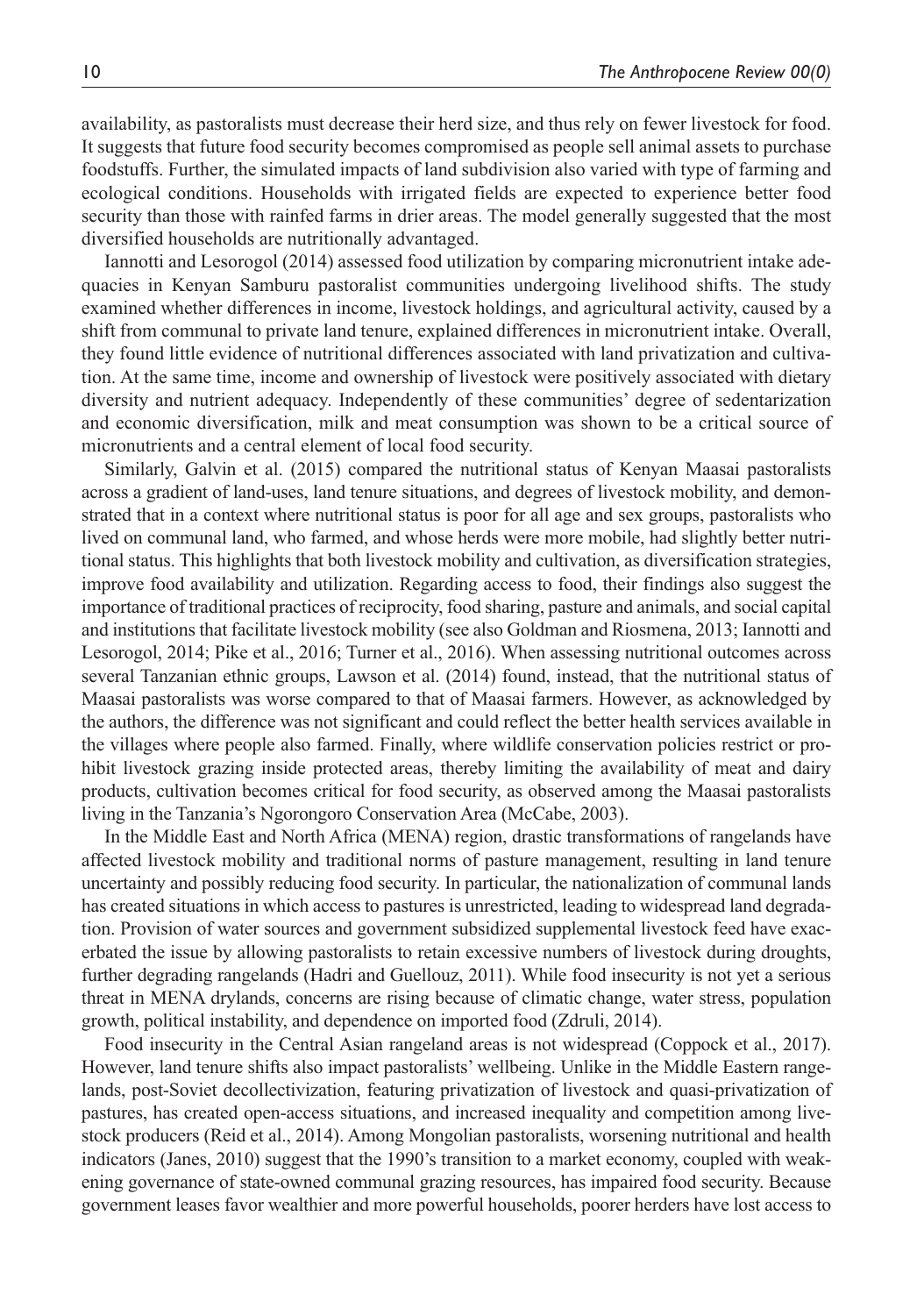pastures and have become food insecure (Janes, 2010). Other drivers of livelihood insecurity in Mongolian rangelands include reduced livestock mobility, overgrazing, and land degradation (Sternberg, 2008).

Finally, at the global scale, food and energy security concerns of actors located outside of drylands are emerging threats to the food security of dryland dwellers. Large-scale land acquisitions (LSLAs) for commercial agriculture by foreign governments and corporations are driving direct and indirect land-use change, cropland and pasture alienation, and displacement of local communities (Bukari et al., 2020; Galaty, 2013; Koizumi, 2015; Schlee, 2013), thus adversely affecting their food availability and access. Pastoral rangelands' common property regimes make them particularly vulnerable to such land grabs (Dell'Angelo et al., 2017). In addition, transportation infrastructures associated with mega-development projects (e.g. mining, energy production, etc.) have also fragmented dryland ecosystems, thus adversely impacting the provision of ecosystem services, animal mobility, and pastoralism (Ascensão et al., 2018; Mosley and Watson, 2016). Future research should analyze the costs of these processes for rangeland residents' food security.

One way or another, food security is notoriously difficult to measure (Holden and Ghebru, 2016). Variations in ecological and socioeconomic characteristics within and between dryland communities (Shell-Duncan and Obiero, 2000), as well as the complexity of the interconnected challenges affecting livestock production, and people's access to food and nutritional status, make it difficult to generalize what determines current states of food (in-) security. Long-term studies on food security and health consequences of livelihood transitions in drylands are therefore crucially important (Lawson et al., 2014).

## **Human population dynamics**

Three aspects are considered central in assessing the effect of population dynamics on food security in drylands (Cherlet et al., 2018; Geist and Lambin, 2004): (a) population size and growth; (b) urbanization; and (c) population mobility. In turn, food security affects population dynamics. For example, Neumann et al. (2015) listed food security among the macro-level drivers of migration in drylands, while a recent FAO report (FAO, 2018b) linked food insecurity to negative health outcomes such as low birth weight and stunting in children, as well as under-nutrition and obesity. In the worst cases, famine may result in increased mortality. Population size and growth are key determinants of the impact of demographic trends on food security in drylands, particularly on food availability, and this effect is expected to continue in the near future (FAO, 2018a), amplified by the expected negative impact of climate change on food production in drylands (as described in the section on climatic variability and change).

Populations living in drylands are also expected to increase due to the expansion of drylands (Feng and Fu, 2013). Projections of dryland expansion and of population growth in drylands depend on the level of warming in the models. From the baseline of 2.6 billion people in 2010, a global warming of 4°C (2068–2081) would result in a drylands population of between 3.3 (more favorable scenario) and 5.2billion people (more pessimistic scenario) (Koutroulis, 2019). This range reflects different population projections under the Shared Socioeconomic Pathways (SSPs), which are storylines that describe projected socio-economic trends such as population growth and distribution, economic growth, and land cover (Jones and O'Neill, 2016, 2017).

Projections of population change in drylands between 2010 and 2050 (obtained from PBL, n.d.; Population projections in drylands: [https://www.pbl.nl/en/infographic/population-growth-in-dry](https://www.pbl.nl/en/infographic/population-growth-in-drylands)[lands](https://www.pbl.nl/en/infographic/population-growth-in-drylands)) under the SSP2 scenario, including population in new drylands, indicate considerable regional variation. SSP2—named "middle of the road" scenario—is characterized by medium population growth, medium economic growth, and medium technological change, in other words,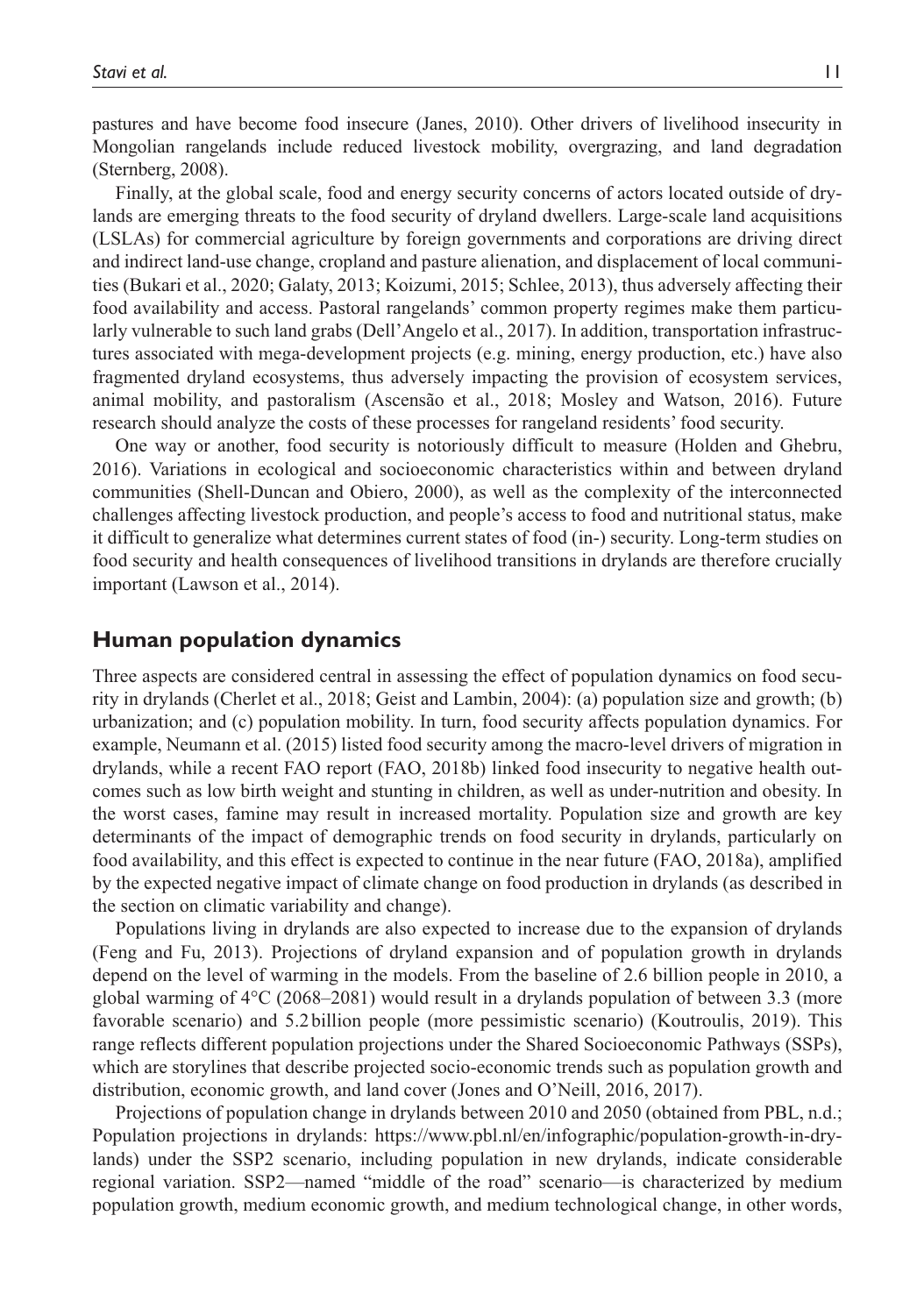current trends are continued (Van der Esch et al., 2017). Overall, dryland populations may increase by 40%–50%, while increase in non-drylands would be around 25%. In terms of regional differences, South Asia displays the largest increase in absolute numbers (about 500million, an increase of 53%); the Sub-Saharan Africa's population is projected to double (from 371million to 542 million); and an increase of 60% is projected for the MENA region (from 373 million to 597million). At the same time, population decline is projected for other dryland regions, including these in China (−17%, from 468 to 388million), Russia and Central Asia (−5%, from 163 to 140million), and Southeast Asia (−91%, from 19 to 2million) (Van der Esch et al., 2017: Table 5.1).

Moreover, natural increase (births minus deaths) tends to be higher and human well-being lower among drylands populations (De Sherbinin et al., 2012; UN, 2010). While fertility is declining, projected population growth is reinforced by population momentum, which itself is a function of the very young age structure of many dryland countries, especially those in sub-Saharan Africa (e.g. Andreev et al., 2013). Declining fertility and increasing life expectancy will also modify the age composition of drylands population (e.g. accelerated aging (e.g. Barbieri et al., 2010)), which is likely to change food demands and consequent food utilization.

Economic development may further amplify the effect of population growth and composition changes on food security. Higher incomes increase the demand for food. For example, FAO (2018a) projected that by 2050, demand for food will increase by 50%, while the "nutrition transition," which refers to shifts in diets to include more meat, high-energy food products, fats, added sugars or salt, and less or inadequate consumption of vegetables, fruits, and dietary fiber (FAO, 2017), will alter demands for food (Suweis et al., 2015; Van der Esch et al., 2017). These changes would impact not only the availability of food, but also the utilization of food.

A second important driver of population dynamics in drylands is population distribution and urbanization. To begin with, population distribution in drylands is very heterogeneous, and one of the factors is local variations in water availability, directly related to degree of aridity. Population density tends to increase as aridity decreases, ranging from about 10 people km−2 in hyper arid regions to almost 70 people km−2 in the dry-sub-humid areas (UN, 2010).

The largest factor related to population distribution is urbanization. Drylands include a substantial proportion of the global urban population, with considerable regional variations. At the end of the 20th century, about half of Africa and India's urban residents were in drylands, but percentages were much lower in South America and China (Balk et al., 2009). Yet, drylands are not as urbanized as coastal regions, though their urban populations are nevertheless increasing (De Sherbinin et al., 2012).

Projections of urban populations into the next decades indicate that percentages of urban population will continue to grow while maintaining regional variations. China, already 55% urban in 2015, is projected to reach 80%, while Central, South, and Southeast Asia are expected to be around 60%, 54%, and 66% urban, respectively, by mid-21st century (UNDESA Population Division, 2018). Sub-Saharan Africa is expected to be 58% urban by 2050 (up from 39% in 2015), narrowing the gap with Northern Africa (64% by 2050, up from 51% in 2015).

As with economic growth, increasing urbanization is linked to higher food demand and shifting consumption patterns, a trend expected to continue (FAO, 2018a), and these patterns may affect the pillars of availability and utilization of food. At the household level, urban and rural households may present different vulnerability to food insecurity: food access may be easier in urban areas, while food availability is the more relevant pillar in rural areas (Crush and Battersby, 2016). At the country level, urbanization rates are negatively correlated with food security, though the relationship is dependent on level of development; African countries under rapid urbanization are more likely to be affected by food insecurity (Szabo, 2016). This could be the case for several dryland countries.

All four pillars of food insecurity need to be addressed differently in urban settings. For example, for the case of African cities, Battersby and Crush (2016) emphasized that food insecurity is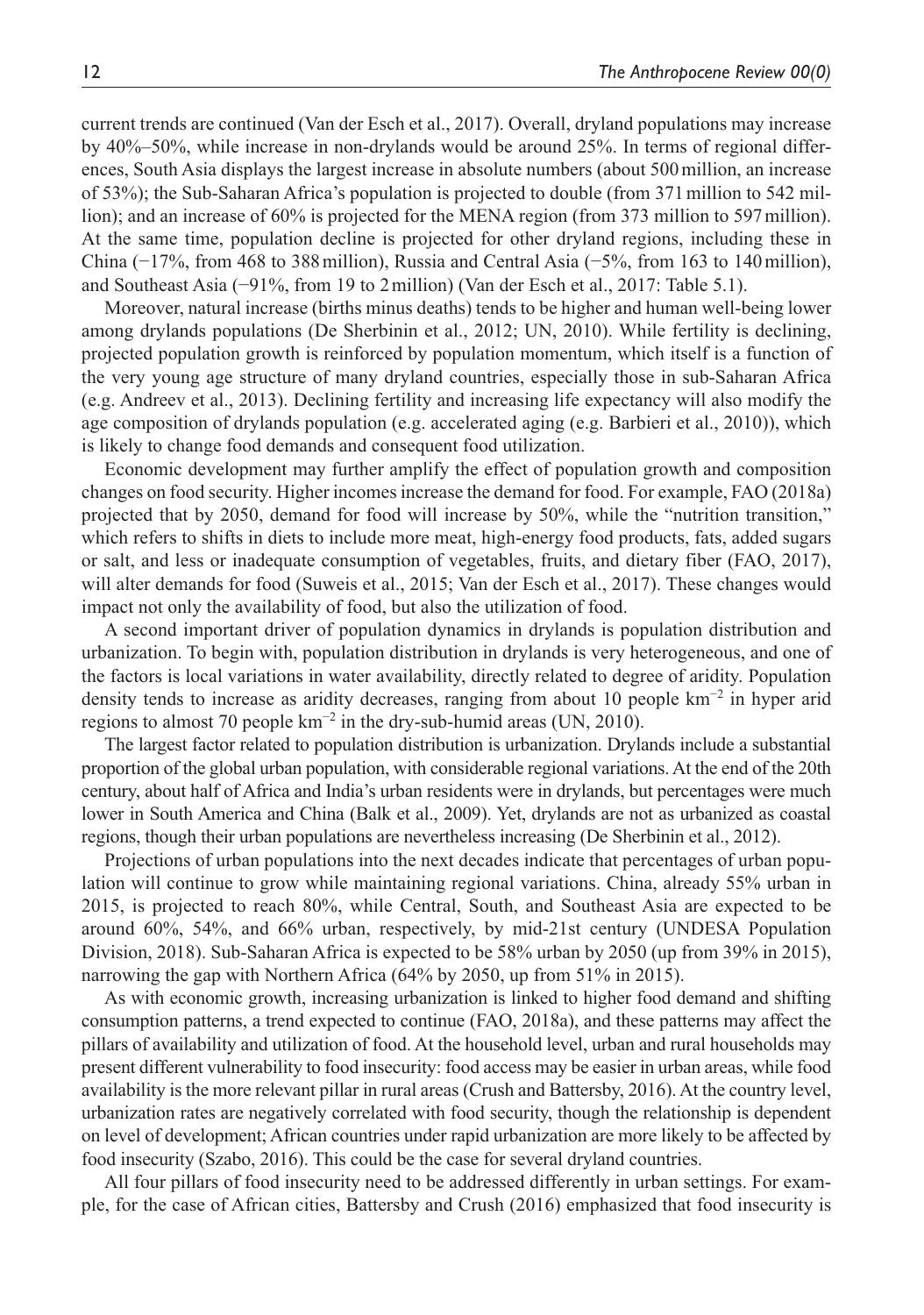rooted in structural poverty, market structure, policy issues, differential affordability of foods, and inadequate urban infrastructure at the city and household levels (e.g. inadequate storage, refrigeration, and cooking technologies).

The third important driver of population dynamics is population mobility. Migration is often viewed as a consequence of food insecurity (e.g. Nawrotzki et al., 2016; WFP, 2017), but it is also a key determinant of population dynamics in drylands: rural-urban migration is at the root of urbanization processes and it also influences population growth patterns. Globally, people seem to be moving out of drylands (De Sherbinin et al., 2012), but in some regions, urban areas in drylands are a destination (e.g. Barbieri et al., 2010). Migration is a key livelihood strategy in many dryland regions. For example, in West Africa, seasonal migration has been a strategy to reduce the number of mouths to feed in rural households during the dry season while also increasing household income (Van der Land et al., 2018).

Drivers of in- and out-migration from drylands include inter- and intra-annual changes in water availability (including droughts) and land degradation (particularly losses in productivity) (De Sherbinin et al., 2012; Wiederkehr et al., 2018). Recent studies seem to indicate that land degradation (as a livelihood constraint) may be more relevant than water availability in certain contexts (Neumann et al., 2015). Of course, mobility strategies are important (e.g. Barbieri et al., 2010) but are not the only adaptation strategy households employ. Growing crops, breeding livestock, and management of soil and water resources are often more important (Wiederkehr et al., 2018)

Future scenarios of international migration indicate that the number of migrants will continue to rise, until peaking in 2040–2045, then decline due to population aging (Sander et al., 2013). Africa, Asia and Latin America will continue to be net senders, while Australia, Europe, and North America will be net receiving regions, with some exceptions. For example, oil-rich Middle Eastern countries (particularly the Gulf countries) receive substantial inflows of international migrants, usually on a temporary basis. Internal migration is also a considerable component of population redistribution through rural-urban migration, urban growth, and rural depopulation. In particular, it is agreed that mobility to other rural areas or to cities could be considered a form of adaptation to deal with changing contextual conditions, including climate and markets. A recent study in Mexico, Central America, East Africa, and South Asia reported that alongside economic development, climate change is likely to increase internal migration until 2050, and that communities relying on rainfed agriculture will face an increasing likelihood of out-migration (Rigaud et al., 2018).

Overall, population mobility in general (in its different forms, including internal, international, long-term, and temporary) is likely to affect food security in drylands. It could affect food availability directly (by increasing demands in destination areas and reducing them in origin areas) and indirectly (by affecting food production through the reduction of work force in rural areas). Migrants, particularly recent ones, could lack proper access to food, particularly in times of scarcity, and their adoption of new consumption patterns could also modify food utilization. Finally, the summary of these impacts could result in short-term food instability not only for migrants but for host and origin communities as well.

Specifically, pastoralist and agro-pastoralist populations are affected by and contribute to population dynamics in drylands. It is generally estimated that pastoralists number between 100 and 200 million worldwide, however reliable data is lacking. Some estimates suggest that as many as 500 million (including nomadic communities, transhumant herders, and agropastoralist) may inhabit the world's drylands, 268 million of them in Africa alone (African Union, 2010; Mbow et al., 2019). Overall, population growth of pastoralists and agro-pastoralists tends to be high (e.g. about 2.5% to 3.5% in Africa), and their global population is expected to double by 2050 (McGahey et al., 2014).

Increasing integration of livestock trade markets, diversification of livelihoods that benefit from being closer to urban centers, and availability of better services have accelerated urbanization in pastoral lands. Pastoralists and agro-pastoralists easily become urbanites, both in large urban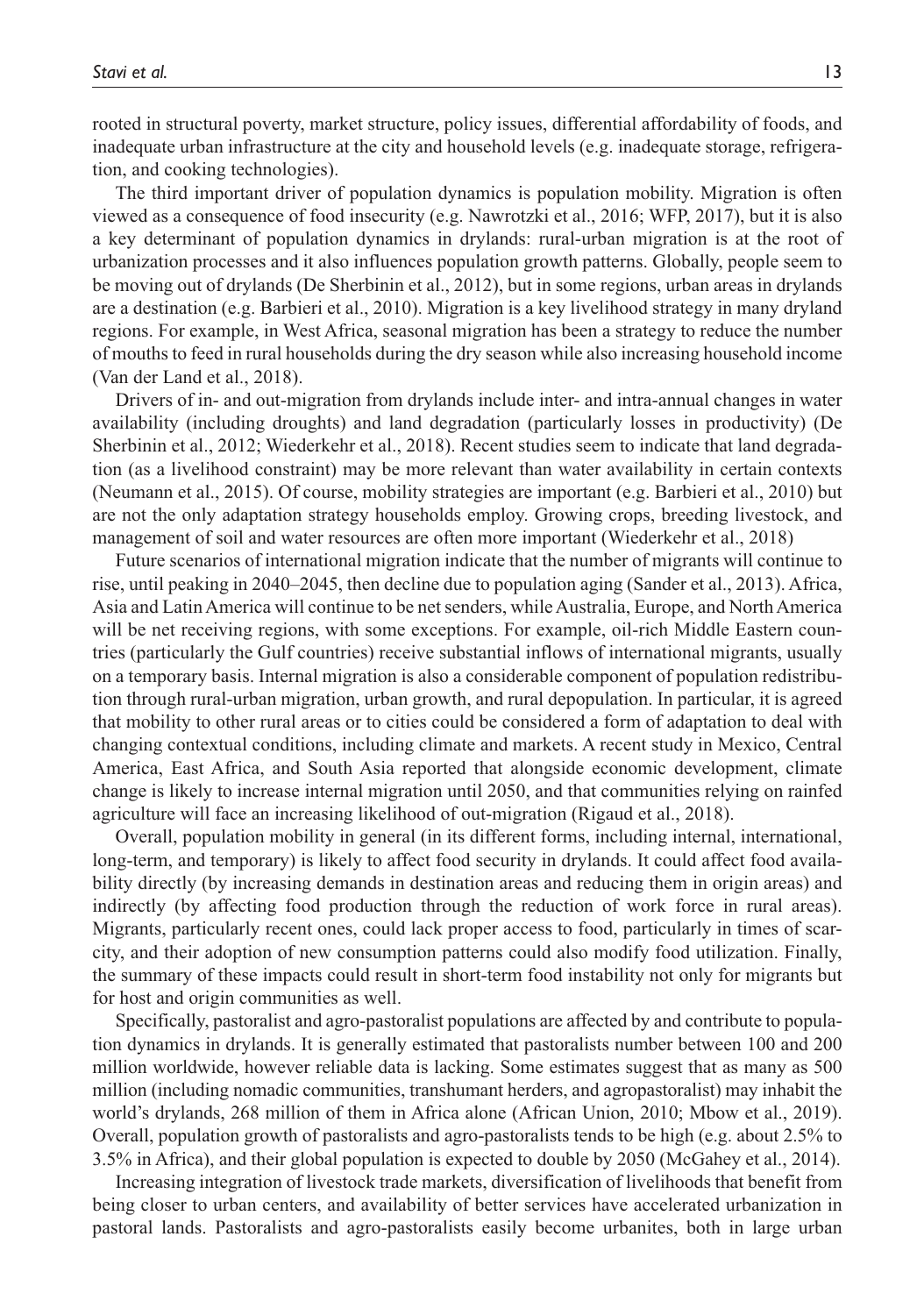centers and small towns, and this trend is particularly intense among the younger generation (African Union, 2010; Ayantunde et al., 2011; McGahey et al., 2014; McLeman, 2017). It has been acknowledged that moving to cities often increases food insecurity (Stites, 2020).

Urbanization trends are necessarily linked to changes in traditional mobility patterns. Mobility (nomadism or seasonal movements) has always been a part of pastoralists' and, to a lesser extent, agro-pastoralists' livelihoods (FAO, 2018c), but this is changing rapidly. All over the world, pastoralists are becoming more sedentary, and are switching to agro-pastoralism and sedentary farming. Migration (whether temporary or permanent) to urban areas or to other rural areas is common; many search for jobs, services, and amenities abroad. There are several factors that affect these processes, among them economic marginalization, land degradation, fragmentation of grazing lands, national sedentarization policies, and lack of educational and health services (African Union, 2010; McGahey et al., 2014; McLeman, 2017).

## **Synthesis and conclusions**

This review study addresses how climate, land-use, and population dynamics affect food security for dryland populations. Figure 3 summarizes each of the three drivers that ultimately affect food security. Each driver of change impacts both social and ecological systems in specific ways. Impacts, in turn, have consequences for all food security components, including availability, access, utilization, and stability of these three conditions. Though changes in climate, land-use, and populations may have positive or negative effects, literature suggests that for drylands, most of the changes have adverse impacts on the socio–ecological system, which cascade into all components of food security.

There are strong interlinkages among the drivers that affect food security (Figure 4). Each of the drivers of climate change, land-use change, and population dynamics affect drylands and people to different degrees. Generally, they have negative effects on food security. This is because the environmental, economic/political, and social impacts converge through similar processes in detrimental ways. For example, while clean water and healthy rangelands are fundamental to supporting food production, the latter is altered due to climate change. Health and diversity of crops and livestock directly affect food security. Planning, design, development, and management of human settlements affect the environment primarily through land fragmentation, and subsequently change pastoral and agropastoral land-use, land tenure, and mobility. In turn, these processes affect food stability. Ecological degradation due to changing land-use and climate increases outbreaks of pests and plant and livestock diseases. As a result, food access and utilization may change. Thus, the interlinkages among climate change, land-use change, and population dynamics must be acknowledged and considered when planning for food secure, resilient communities of the world's drylands.

Drylands are home to some of the poorest and least food secure peoples. They are often remote, politically and economically marginalized, and have limited access to markets, information, and services (Tucker et al., 2015). Further, formal institutions are typically underdeveloped, with land and water resources often insecure and unequally distributed. Thus, they are often systemically excluded from key resources, governmental programs, and support services. These structural weaknesses undermine development of resilient strategies to cope with global changes (Pelling et al., 2015). The factors that converge at the center of food security (Figure 4) —including policy, infrastructures, markets, livelihoods and income, resource-use rights, and environmental degradation—all constrain pastoral and agropastoral communities to respond to the impacts associated with climate change, land-use change, and population dynamics.

Although positive change can be challenging, it can be facilitated through better collaboration and improved access to resources and infrastructures, such as information and markets. Diverse partnerships and networks that include different worldviews and values are required to embrace the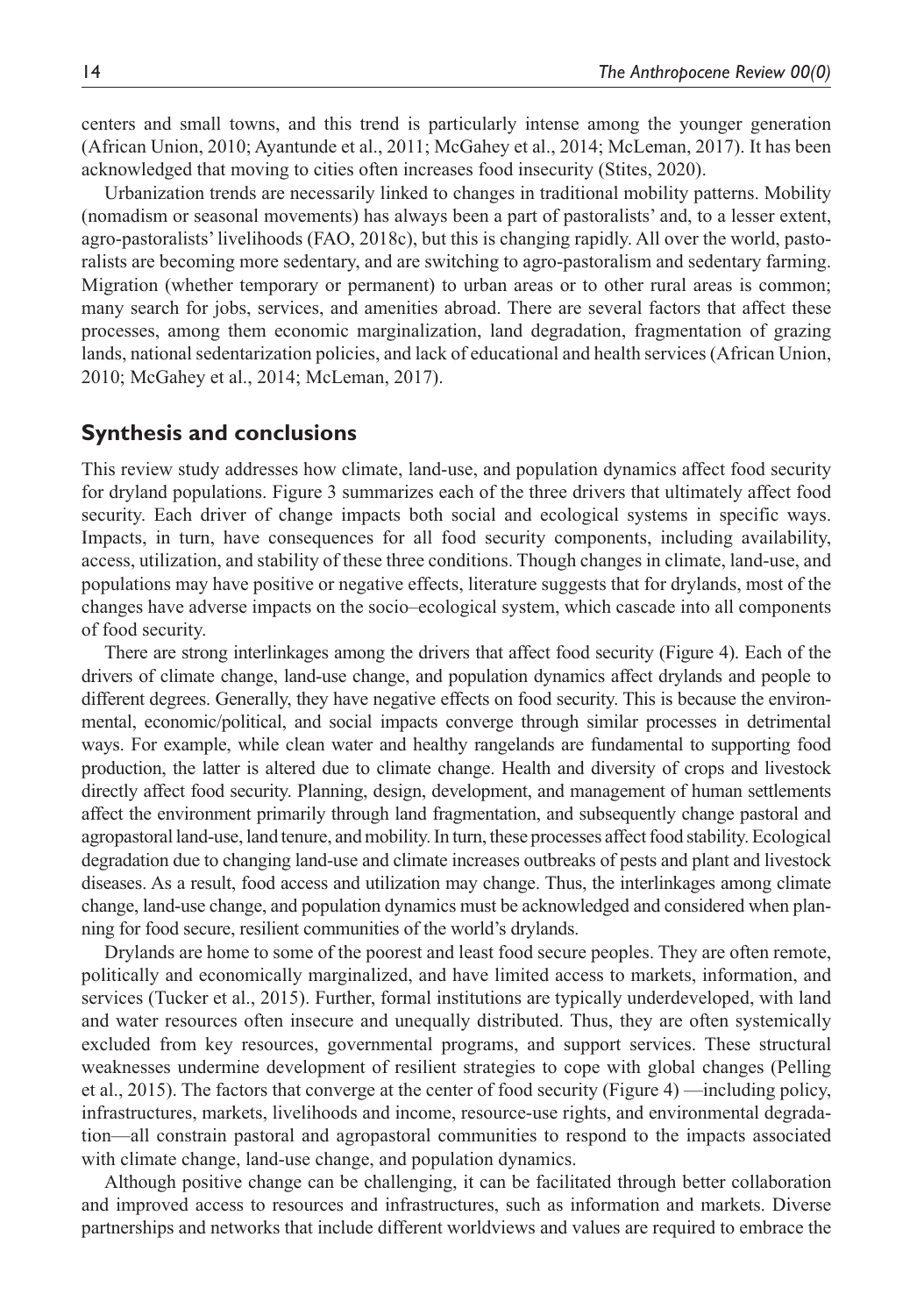|                                                 | to Traditional<br>Patterns and<br>Disruptions<br>Mobility<br><b>Systems</b>                                                           |                             | Consumption<br>Composition<br>Settlements<br>nternational<br>Population<br>- Density of<br>Patterns<br>Migration<br>·Urban or<br>·Fertility<br>· Health<br>Social<br>Food Security Outcomes                      |                         |  |                        |                                                                                          |                             |                                                                                                                                                                                                                                                                                                       |                          |                                                                                                                                         |  |
|-------------------------------------------------|---------------------------------------------------------------------------------------------------------------------------------------|-----------------------------|------------------------------------------------------------------------------------------------------------------------------------------------------------------------------------------------------------------|-------------------------|--|------------------------|------------------------------------------------------------------------------------------|-----------------------------|-------------------------------------------------------------------------------------------------------------------------------------------------------------------------------------------------------------------------------------------------------------------------------------------------------|--------------------------|-----------------------------------------------------------------------------------------------------------------------------------------|--|
| <b>Population Dynamics</b><br>$\overline{\cup}$ | Urbanization<br>and Urban<br>Population<br>Increased                                                                                  | Impact Domains and Pathways | · Land Use policy<br>Urban planning<br>Diversification<br>Infrastructure<br>Markets and<br>Household<br>Patterns<br>Economic/<br>Incomes<br>Prices<br>Political                                                  |                         |  |                        | Costs of Crop and Livestock Production<br>- Reduced Work Force                           |                             | Elimination/Reduction of Culturally Important Foods<br>- Changes to Diet Composition and Nutritional Status<br>- Health Indicators (e.g., diabetes incidence; total<br>- Changing Demand Patterns for Foods<br>· Urban/Rural Food Access Disparities<br>- Increases to Food Prices<br>caloric intake) |                          |                                                                                                                                         |  |
|                                                 | Population<br>Growth                                                                                                                  |                             | Quality and<br>Availability<br>Availability<br>- Degrada-<br>Patterns<br>Ecological<br>· Water<br>$.$ Land<br>tion                                                                                               |                         |  |                        |                                                                                          |                             |                                                                                                                                                                                                                                                                                                       |                          | · Infrastructure states<br>· Economic Factors<br>Political Factors<br>Technology Use                                                    |  |
| and Use Change                                  | Increased<br>structure<br>Incursion<br>Infra-<br>Production<br>and Other<br>Extractive<br>Land Uses<br>Increased<br>Energy<br>Mining. |                             | <b>Mobility Access</b><br>Availability and<br>loss of identity<br>Cultural (e.g.<br>- Health and<br>Wealth and<br>inequality<br>patterns<br>Quality<br><b>Disease</b><br>· Water<br>foods)<br>Social             | Demographic<br>patterns |  |                        |                                                                                          |                             |                                                                                                                                                                                                                                                                                                       |                          |                                                                                                                                         |  |
|                                                 | Conversion<br>Protected<br>Range-to-<br>Increased<br>Area                                                                             |                             | Development<br>Land Tenure<br>Privatization<br>Markets and<br>Corporation<br>Industry<br><b>Trends</b><br>Indices<br>- Conflict<br>Economic<br><b>Political</b><br>Prices                                        |                         |  | Food Availability      | - Production Strategy Viability<br>- Changes in Yields                                   | Food Access and Utilization | - Altered Modes of Transportation and costs<br>- Nutritional and Health Status<br>- Storage Feasibility Changes<br>· Supply Fluctuations<br>- Price Changes                                                                                                                                           | Stability of Food Supply | - Loss of Cultural Staples and Food System<br>- Economic Marginalization<br>- Economic Disruptions<br>· Political Conflict<br>Integrity |  |
|                                                 | Conversion<br>Increases<br>to Range-<br>Cropland<br>ģ                                                                                 |                             | Mobility Patterns<br>Livestock Disease<br>Alterations and<br>System Impacts<br>Availability and<br>Epidemiology<br>· Hydrological<br>other Water<br>Crop and<br>· Livestock<br>Quality<br>- Forage<br>Ecological |                         |  |                        |                                                                                          |                             |                                                                                                                                                                                                                                                                                                       |                          |                                                                                                                                         |  |
| œ                                               | ncreases in<br>Sedentar-<br>ization                                                                                                   |                             |                                                                                                                                                                                                                  |                         |  |                        |                                                                                          |                             |                                                                                                                                                                                                                                                                                                       |                          |                                                                                                                                         |  |
| Climate Change                                  | le.g., Drought<br>Occurrence<br>Increased<br>Extreme<br>Flooding)<br>Event                                                            |                             | Cultural (e.g. loss<br>of identity foods)<br>Availability and<br>. Health status<br>- Diet changes<br>Quality<br>· Water<br>Social                                                                               |                         |  |                        |                                                                                          |                             |                                                                                                                                                                                                                                                                                                       |                          |                                                                                                                                         |  |
|                                                 | Changes in<br>Seasonality                                                                                                             |                             | · Infrastructure<br>- Markets and<br>Tenure/Use<br>· Household<br>Economic,<br>changes<br>Incomes<br>Prices<br>Political<br>Rights<br>$-$ Land                                                                   |                         |  |                        | - Livestock Production Declines<br>- Crop Production Declines<br>· Food Quality Declines |                             | -Transportation Cost Increases<br>Nutritional and Health Status<br>· Supply Shortages<br>• Increased Prices<br>· Storage Failure                                                                                                                                                                      |                          | Increased Systemic Variability<br>- Economic Disruptions<br>- Ecological Disruptions<br>· Political Disruptions                         |  |
|                                                 | Alterations in<br>Patterns and<br>Amounts<br>Rainfall                                                                                 |                             |                                                                                                                                                                                                                  |                         |  |                        |                                                                                          |                             |                                                                                                                                                                                                                                                                                                       |                          |                                                                                                                                         |  |
| ⊄                                               | Increased<br>Temper-<br>atures                                                                                                        |                             | livestock disease<br>Erosion and Soil<br>Invasive Species<br>. Water Stress<br>· Heat Stress<br>. Crop and<br>Ecological<br>Spread<br>Loss                                                                       |                         |  | Food Security Outcomes |                                                                                          |                             |                                                                                                                                                                                                                                                                                                       |                          |                                                                                                                                         |  |

Figure 3. (Continued) **Figure 3.** *(Continued)*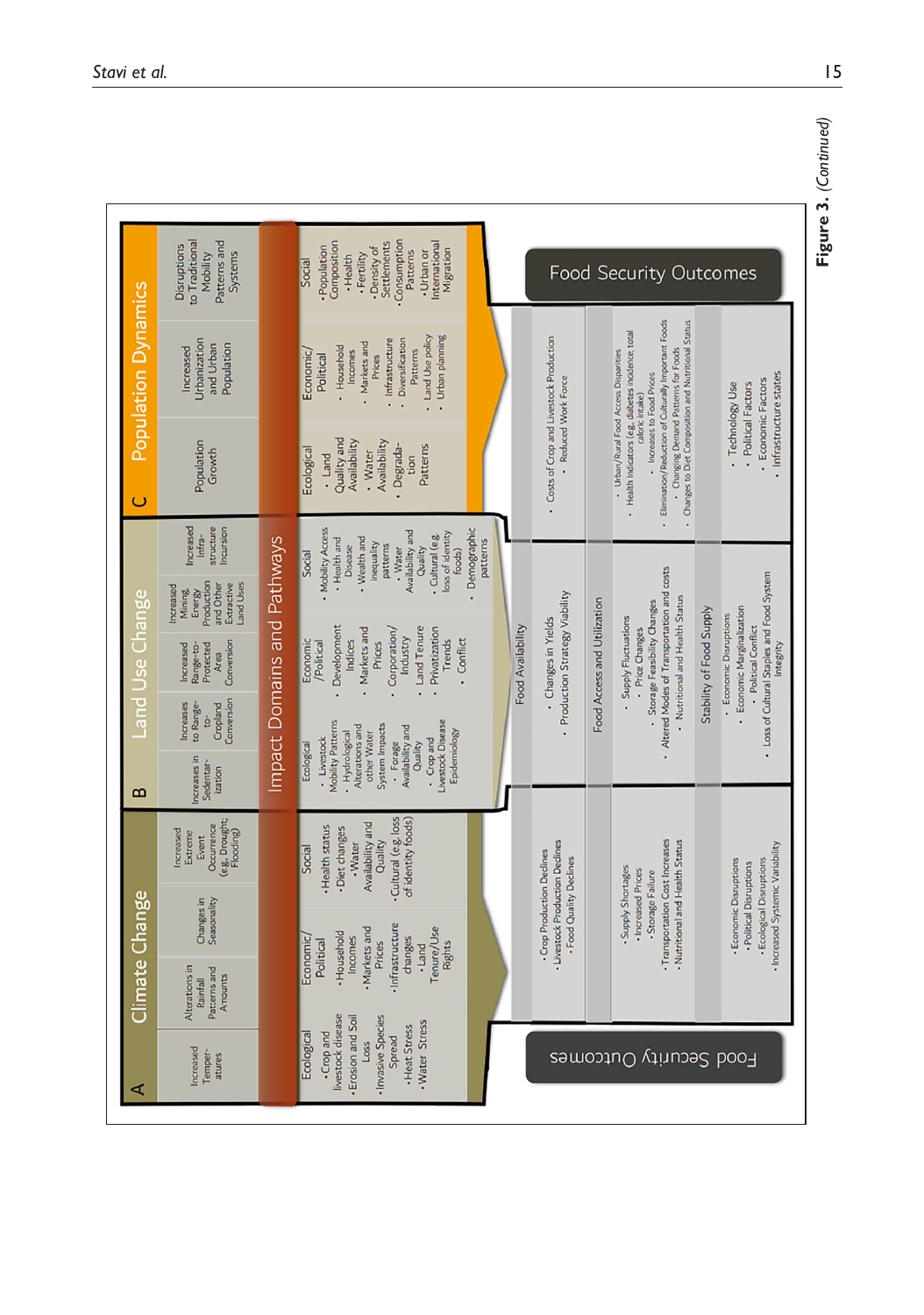**Figure 3**. Drivers of food security, their impacts, and consequencess.<br>In the security, their impacts, and consequencess<br>and a security of the impacts and product and the scale of materias fractional system and ecological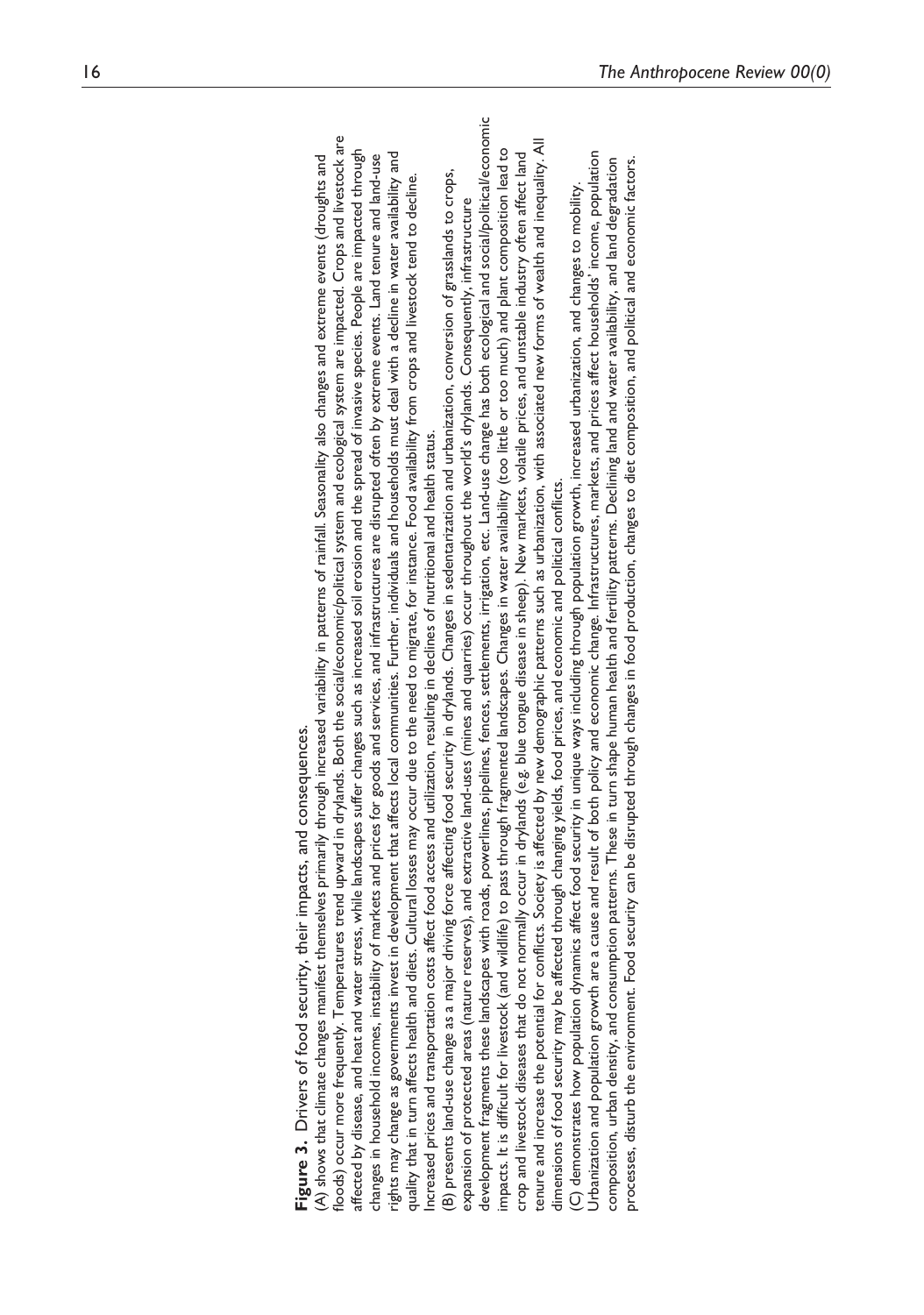

#### **Figure 4.** The climate, land-use change, and population nexus.

The figure shows the connections that link the three drivers of dryland change. It demonstrates a constellation of factors that, in any particular combination, can work together to engender food insecurity. Climate change is represented by its own particular characteristics—temperature and precipitation changes, for example—as well as by increasing their variability. Land-use change is characterized by land conversion, while the changes associated with population dynamics are illustrated by increasing population and urbanization. Common elements are represented by overlapping areas. Climate change and population dynamics interrelate where there is increased water and food demand, increased need for market access, and disease outbreaks. Climate change and land-use change join to detrimentally affect land in terms of erosion and degradation, pasture management, and livestock disease, as well as increasing land privatization. Land-use change connects to population dynamics through land conversion and degradation and water loss, and via high food prices. Land tenure changes force migration and increase the potential for conflicts. The individual circles converge on food security at the center of the diagram. The effects on socio-ecological systems, such as reduced ecosystem productivity, and decreased livestock and crop productivity, affect food availability and stability. Government policy failures affect rights to natural resource use and access, and shape food access and utilization. Collapse of infrastructure and market changes (e.g. prices, types of food) decreases incomes of pastoralist and agropastoralist households and lessens their food access. The results of the nexus of drivers and impacts are risks to food security for extensive populations across the world's drylands.

socio-ecological complexity that Figure 4 demonstrates. Networks to share scientific information and indigenous knowledge between communities, researchers, and policymakers through new information pathways, for example, mobile technologies, can leverage the inherent adaptive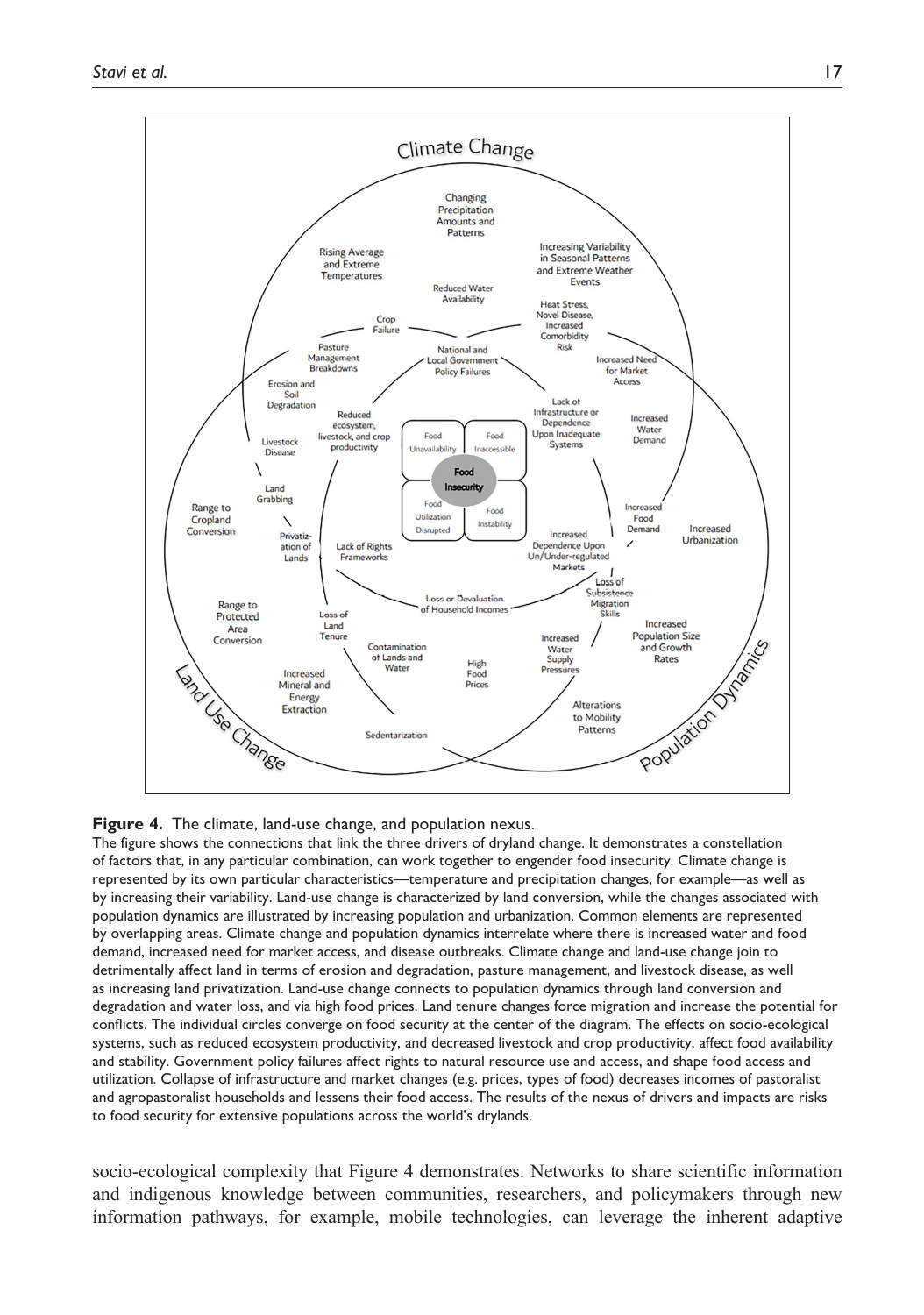capacities of dryland peoples (Butt, 2015). Enabling conditions for effective governance to current changes requires multilevel institutions. This is because the scales at which the drivers of change take place are often different. For example, land-use change often causes fragmentation of drylands at local scales. At the same time, establishment of institutions that rebuild landscape connectivity requires management systems that operate at a larger scale (Galvin et al., 2008; McAllister et al., 2006). Positive changes in food security are likely to prevail when they honestly involve dryland peoples, when barriers are truly addressed, and when they balance present needs and projected future conditions.

## **Acknowledgements**

This review paper was made possible due to the framework provided by EU COST Action 16233: "Drylands Facing Change: Interdisciplinary Research on Climate Change, Food Insecurity, Political Instability." A partial support was provided by the Israel Ministry of Science and Technology. Clare Heaviside is supported by a NERC fellowship (NE/R01440X/1), and acknowledges funding from the Wellcome Trust HEROIC project (216035/Z/19/Z). The authors are grateful to two anonymous reviewers, whose comments considerably improved the manuscript. Also, the authors gratefully acknowledge Michelle Finzi for proofreading of the manuscript.

## **Declaration of conflicting interests**

The author declared no potential conflicts of interest with respect to the research, authorship, and/or publication of this article.

## **Funding**

The author(s) received no financial support for the research, authorship, and/or publication of this article.

## **ORCID iDs**

Ilan Stavi <https://orcid.org/0000-0001-9725-0003> Joana Roque de Pinho D <https://orcid.org/0000-0002-4659-2684> Susana B Adamo **D** <https://orcid.org/0000-0002-9168-7172> Clare Heaviside **b** <https://orcid.org/0000-0002-0263-4985>

## **References**

- African Union (2010) *Policy Framework for Pastoralism in Africa: Securing, Protecting and Improving the Lives, Livelihoods and Rights of Pastoralist Communities*. Addis Ababa, Ethiopia: Department of Rural Economy and Agriculture, African Union.
- Andreev K, Kantorova V and Bongaarts J (2013) *Demographic Components of Future Population Growth*. New York: United Nations, Population Division. Available at: [http://www.un.org/en/development/desa/](http://www.un.org/en/development/desa/population/publications/pdf/technical/TP2013-3.pdf) [population/publications/pdf/technical/TP2013-3.pdf](http://www.un.org/en/development/desa/population/publications/pdf/technical/TP2013-3.pdf) (accessed 25 March 2021).
- Ascensão F, Fahrig L, Clevenger AP et al. (2018) Environmental challenges for the Belt and Road Initiative. *Nature Sustainability* 1: 206–209.
- Ayantunde AA, Asse R, Said MY et al. (2014) Transhumant pastoralism, sustainable management of natural resources and endemic ruminant livestock in the sub-humid zone of West Africa. *Environment, Development and Sustainability* 16: 1097–1117.
- Ayantunde AA, de Leeuw J, Turner MD et al. (2011) Challenges of assessing the sustainability of (agro) pastoral systems. *Livestock Science* 139: 30–43.
- Balk D, Montgomery MR, McGranahan G et al. (2009) Mapping urban settlements and the risks of climate change in Africa, Asia and South America. In: Guzmán JM, Martine G, McGranahan G, et al. (eds) *Population Dynamics and Climate Change*. Available at: [http://pubs.iied.org/pdfs/G02650.](http://pubs.iied.org/pdfs/G02650.pdf) [pdf](http://pubs.iied.org/pdfs/G02650.pdf) (accessed 25 March 2021).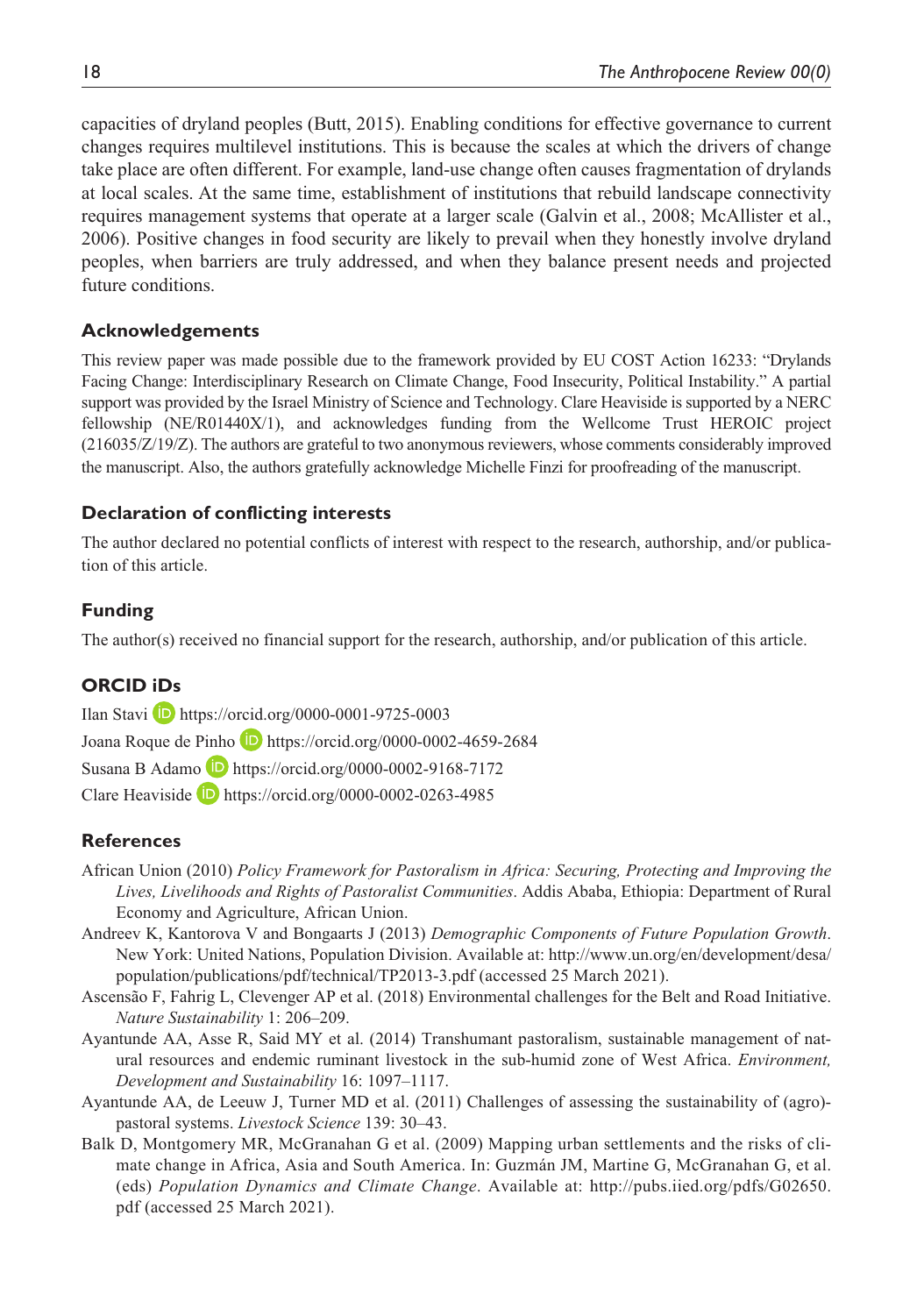- Barbieri AF, Domingues E, Queiroz BL et al. (2010) Climate change and population migration in Brazil's northeast: Scenarios for 2025–2050. *Population and Environment* 31: 344–370.
- Bassett TJ and Turner MD (2007) Sudden shift or migratory drift? Fulbe herd movements to the Sudano-Guinean region of West Africa. *Human Ecology* 35: 33–49.
- Battersby J and Crush J (2016) The making of urban food deserts. In: Crush J and Battersby J (eds) *Rapid Urbanisation, Urban Food Deserts and Food Security in Africa*. Basel: Springer, pp.1–18.
- Baumgard LH, Rhoads RP, Rhoads et al. (2012) Impact of climate change on livestock production. In: Mottet A and Teillard F (eds) *Environmental Stress and Amelioration in Livestock Production*. Rome: FAO, pp.413–468.
- Blumenthal DM, Víctor R, Morgan JA et al. (2013) Invasive forb benefits from water savings by native plants and carbon fertilization under elevated CO<sub>2</sub> and warming. *New Phytologist* 200: 1156–1165.
- Bruins HJ and Lithwick H (1998) Proactive planning and interactive management in arid frontier development. In: Bruins HJ and Lithwick H (eds) *The Arid Frontier – Interactive Management of Environment and Development*. Dordrecht: Kluwer Academic Publishers, pp.3–29.
- Bukari KN, Bukari S, Sow P et al. (2020) Diversity and multiple drivers of pastoral Fulani migration to Ghana. *Nomadic Peoples* 24: 4–31.
- Burt T, Boardman J, Foster I et al. (2016) More rain, less soil: Long-term changes in rainfall intensity with climate change. *Earth Surface Processes and Landforms* 41: 563–566.
- Butt B (2015) Herding by mobile phone: Technology, social networks and the "transformation" of pastoral herding in east Africa. *Human Ecology* 43: 1–14.
- Cherlet M, Hutchinson C, Reynolds J et al. (2018) *World Atlas of Desertification*. Luxembourg: Publication Office of the European Union. Available at: <https://wad.jrc.ec.europa.eu/>(accessed 25 March 2021).
- Coppock DL, Fernandez-Gimenez M, Hiernaux P et al. (2017) Rangeland systems in developing nations: Conceptual advances and societal implications. In: Briske DD (ed.) *Rangelands Systems*. Berlin: Springer, pp.569–641.
- Crush J and Battersby J (2016) *Rapid Urbanisation, Urban Food Deserts and Food Security in Africa*. Basel: Springer.
- Davies J, Barchiesi S, Ogali CJ et al. (2016) *Water in Drylands: Adapting to Scarcity through Integrated Management*. Gland: IUCN. Available at: [https://portals.iucn.org/library/sites/library/files/docu](https://portals.iucn.org/library/sites/library/files/documents/2016-042.pdf)[ments/2016-042.pdf](https://portals.iucn.org/library/sites/library/files/documents/2016-042.pdf) (accessed 25 March 2021).
- De Bruijn ME and Van Dijk H (2003) Changing population mobility in West Africa: Fulbe pastoralists in Central and South Mali. *African Affairs* 102: 285–307.
- De Sherbinin A, Levy M, Adamo S et al. (2012) Migration and risk: Net migration in marginal ecosystems and hazardous areas. *Environmental Research Letters* 7: 045602.
- De Waroux YP and Lambin EF (2012) Monitoring degradation in arid and semi-arid forests and woodlands: The case of the argan woodlands (Morocco). *Applied Geography* 32: 777–786.
- Dell'Angelo J, D'Odorico P, Rulli MC et al. (2017) The tragedy of the grabbed commons: Coercion and dispossession in the global land rush. *World Development* 92: 1–12.
- Dobie P (2001) *Poverty and the Drylands*. Nairobi: United Nations Development Programme. Available at: [http://www.undp.org/content/dam/undp/library/Environment%20and%20Energy/sustainable%20](http://www.undp.org/content/dam/undp/library/Environment%20and%20Energy/sustainable%20land%20management/The%20Global%20Drylands%20Initiative,%202001-09%20-%20Challenge%20Paper-%20Poverty%20and%20the%20Drylands.pdf) [land%20management/The%20Global%20Drylands%20Initiative,%202001-09%20-%20Challenge%20](http://www.undp.org/content/dam/undp/library/Environment%20and%20Energy/sustainable%20land%20management/The%20Global%20Drylands%20Initiative,%202001-09%20-%20Challenge%20Paper-%20Poverty%20and%20the%20Drylands.pdf) [Paper-%20Poverty%20and%20the%20Drylands.pdf](http://www.undp.org/content/dam/undp/library/Environment%20and%20Energy/sustainable%20land%20management/The%20Global%20Drylands%20Initiative,%202001-09%20-%20Challenge%20Paper-%20Poverty%20and%20the%20Drylands.pdf) (accessed 25 March 2021).
- Du Preez ML (2014) *Southern Africa's Dryland Forests, Climate Change and the Water–Energy–Food Security Nexus*. Johannesburg: The South African Institute of International Affairs. Available at: [https://](https://www.africaportal.org/publications/southern-africas-dryland-forests-climate-change-and-the-water-energy-food-security-nexus/) [www.africaportal.org/publications/southern-africas-dryland-forests-climate-change-and-the-water](https://www.africaportal.org/publications/southern-africas-dryland-forests-climate-change-and-the-water-energy-food-security-nexus/)[energy-food-security-nexus/](https://www.africaportal.org/publications/southern-africas-dryland-forests-climate-change-and-the-water-energy-food-security-nexus/) (accessed 25 March 2021).
- Easterling WE, Aggarwal PK, Batima P et al. (2007) Food, fibre and forest products. In: Parry ML, Canziani OF, Palutikof JP et al. (eds) *Climate Change 2007: Impacts, Adaptation and Vulnerability. Contribution of Working Group II to the Fourth Assessment Report of the Intergovernmental Panel on Climate Change*. Cambridge: Cambridge University Press, pp.273–313.
- Ellis JE and Swift DM (1988) Stability of African pastoral ecosystems: Alternate paradigms and implications for development. *Journal of Range Management* 41: 450–459.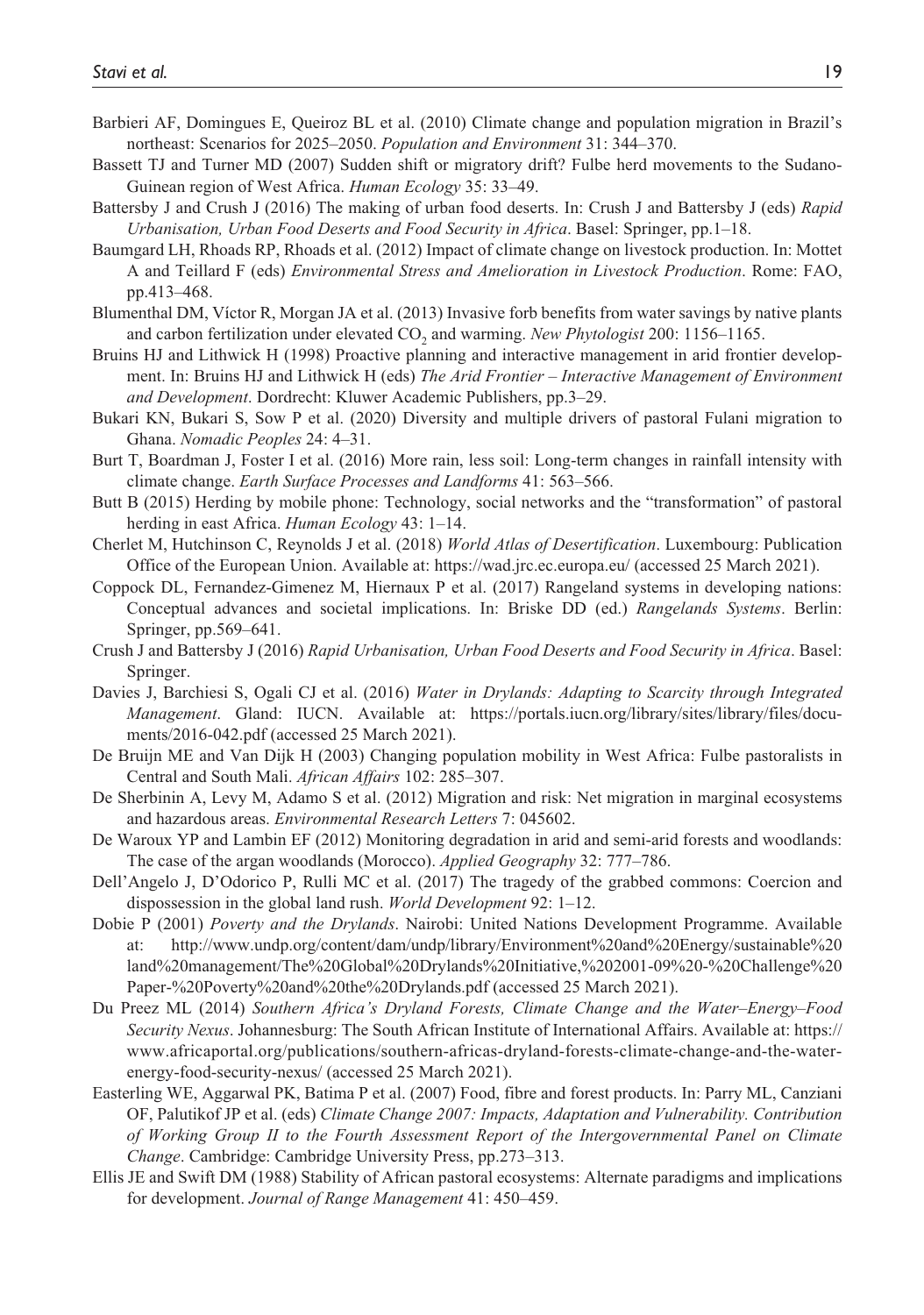- Fallon P and Betts R (2010) Climate impacts on European agriculture and water management in the context of adaptation and mitigation – The importance of an integrated approach. *Science of the Total Environment* 408: 5667–5687.
- FAO (2006) *Food Security Policy Brief*. Rome: Food and Agriculture Organization of the United Nations. Available at: [http://www.fao.org/forestry/13128-0e6f36f27e0091055bec28ebe830f46b3.](http://www.fao.org/forestry/13128-0e6f36f27e0091055bec28ebe830f46b3.pdf) [pdf](http://www.fao.org/forestry/13128-0e6f36f27e0091055bec28ebe830f46b3.pdf) (accessed 25 March 2021).
- FAO (2008a) *An Introduction to the Basic Concepts of Food Security*. Rome: Food and Agriculture Organization of the United Nations. Available at: <http://www.fao.org/docrep/013/al936e/al936e00.pdf> (accessed 25 March 2021).
- FAO (2008b) *The State of Food Insecurity in the World 2008, High Food Prices and Food Security Threats and Opportunities*. Rome: Food and Agriculture Organization of the United Nations, 56pp.
- FAO (2009) *The State of Agricultural Commodity Markets 2009*. Rome: Food and Agriculture Organization of the United Nations, 63pp.
- FAO (2016a) *Peace and Food Security Investing in Resilience to Sustain Rural Livelihoods Amid Conflict*. Rome: Food and Agriculture Organization of the United Nations. Available at: [http://www.fao.org/3/a](http://www.fao.org/3/a-i5591e.pdf)[i5591e.pdf](http://www.fao.org/3/a-i5591e.pdf) (accessed 25 March 2021).
- FAO (2016b) *Trees, Forests and Land Use in Drylands The First Global Assessment*. Rome: Food and Agriculture Organization of the United Nations. Available at: <http://www.fao.org/3/a-i5905e.pdf> (accessed 25 March 2021).
- FAO (2016c) *Weather and Desert Locust*. Rome: Food and Agriculture Organization of the United Nations. Available at:<http://www.fao.org/3/i6152en/i6152en.pdf> (accessed 25 March 2021).
- FAO (2017) *The Future of Food and Agriculture. Trends and Challenges*. Rome: FAO. Available at: [http://](http://www.fao.org/3/a-i6583e.pdf) [www.fao.org/3/a-i6583e.pdf](http://www.fao.org/3/a-i6583e.pdf) (accessed 25 March 2021).
- FAO (2018a) *The Future of Food and Agriculture. Alternative Pathways to 2050*. Rome: FAO. Available at: <http://www.fao.org/3/CA1553EN/ca1553en.pdf>(accessed 25 March 2021).
- FAO (2018b) *The State of Food Security and Nutrition in the World 2018. Building Climate Resilience for Food Security and Nutrition*. Rome: FAO. Available at:<http://www.fao.org/3/I9553EN/i9553en.pdf> (accessed 25 March 2021).
- FAO (2018c) *Pastoralism in Africa's Drylands. Reducing Risks, Addressing Vulnerability and Enhancing Resilience*. Rome: FAO.
- FAO (2021) *The World's Drylands and Subtypes*. Prepared using spatial data from UNEP-WCMC, 2007. Available at: <http://www.fao.org/dryland-forestry/background/what-are-drylands/en/> (accessed 25 March 2021).
- Feng H and Zhang M (2015) Global land moisture trends: Drier in dry and wetter in wet over land. *Scientific Reports* 5: 18018.
- Feng S and Fu Q (2013) Expansion of global drylands under a warming climate. *Atmospheric Chemistry and Physics* 13: 10081–10094.
- Field CB, Barros VR, Stocker TF et al. (2012) *Managing the Risks of Extreme Events and Disasters to Advance Climate Change Adaptation*. A Special Report of Working Groups I and II of the Intergovernmental Panel on Climate Change, Geneva: IPCC, pp.1–594.
- Fratkin E (2001) East African pastoralism in transition: Maasai, Boran and Rendille cases. *African Studies Review* 44: 1–25.
- Fratkin E and Mearns R (2003) Sustainability and pastoral livelihoods: Lessons from East African Maasai and Mongolia. *Human Organization* 62: 112–122.
- Fratkin E, Roth EA and Nathan MA (1999) When nomads settle: The effects of commoditization, nutritional change and formal education on Ariaal and Rendille pastoralists. *Current Anthropology* 40: 729–735.
- Fujita M, Roth EA, Nathan MA et al. (2004) Sedentism, seasonality, and economic status: A multivariate analysis of maternal dietary and health statuses between pastoral and agricultural Ariaal and Rendille communities in Northern Kenya. *American Journal of Physical Anthropology* 123: 277–291.
- Galaty JG (2013) Land grabbing in the Eastern African rangelands. In: Catley A, Lind J and Scoones I (eds) *Pastoralism and Development in Africa: Dynamic Change at the Margins*. London: Routledge, pp.143–153.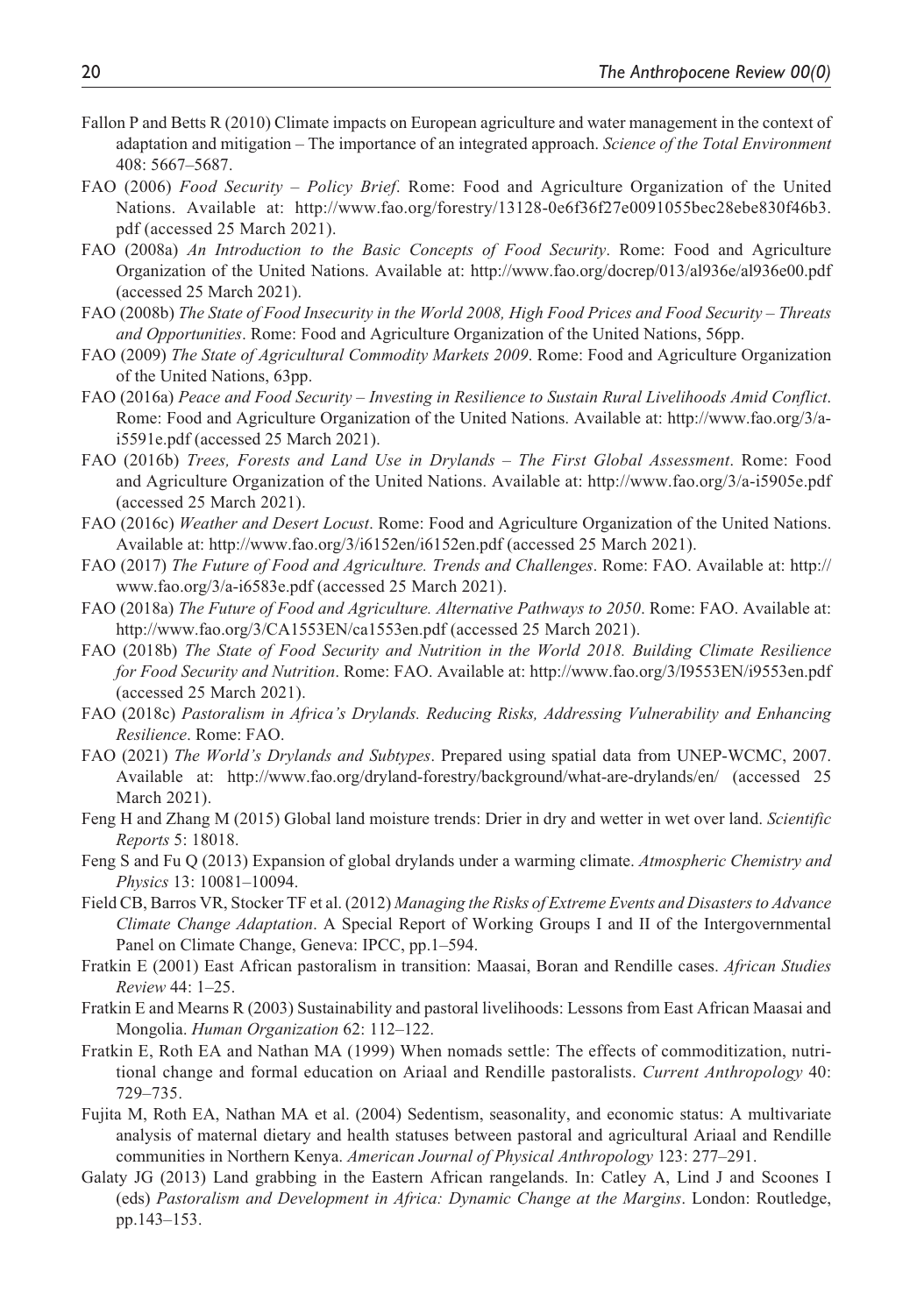Galvin KA (1988) Nutritional status as an indicator of impending food crisis. *Disasters* 12: 147–156.

- Galvin KA (1992) Nutritional ecology of pastoralists in dry tropical Africa. *American Journal of Human Biology* 4: 209–221.
- Galvin KA (2009) Transitions: Pastoralists living with change. *Annual Review of Anthropology* 38: 185–198.
- Galvin KA, Beeton TA, Boone RB et al. (2015) Nutritional status of Maasai pastoralists under change. *Human Ecology* 43: 411–424.
- Galvin KA, Reid RS, Behnke RH et al. (2008) *Fragmentation of Semi-Arid and Arid Landscapes. Consequences for Human and Natural Systems*. Dordrecht: Springer.
- Geist HJ and Lambin EF (2004) Dynamic causal patterns of desertification. *BioScience* 54: 817–829.
- Giorgi F, Coppola E and Raffaele F (2014) A consistent picture of the hydroclimatic response to global warming from multiple indices: Models and observations. *Journal of Geophysical Research: Atmosphere* 119: 11695–11708.
- Godde CM, Garnett T, Thornton PK et al. (2018) Grazing systems expansion and intensification: Drivers, dynamics, and trade-offs. *Global Food Security* 16: 93–105.
- Goldman MJ and Riosmena F (2013) Adaptive capacity in Tanzanian Maasailand: Changing strategies to cope with drought in fragmented landscapes. *Global Environmental Change* 23: 588–597.
- Gonin A and Gautier D (2015) Shift in herders' territorialities from regional to local scale: The political ecology of pastoral herding in western Burkina Faso. *Pastoralism: Research, Policy and Practice* 5:  $1 - 12$ .
- Hadri H and Guellouz M (2011) *Forests and Rangelands in the Near East Region Facts and Figures*. Cairo: Food and Agriculture Organization, Office for the Near East.
- Hardin G (1968) The tragedy of the commons. *Science* 162: 1243–1248.
- Hatfield JL, Boote KJ, Kimball BA et al. (2011) Climate impacts on agriculture: Implications for crop production. *Agronomy Journal* 103: 351–370.
- Herrero M and Thornton PK (2013) Livestock and global change: Emerging issues for sustainable food systems. *Proceedings of the National Academy of Sciences of the United States of America* 110: 20878–20881.
- Herrero M, Addison J, Bedelian C et al. (2016) Climate change and pastoralism: Impacts, consequencs and adaptation. *Scientific and Technical Review of the Office International des Epizooties* 35: 417–433.
- Herrero M, Thornton PK, Gerbe P et al. (2009) Livestock, livelihoods and the environment: Understanding the trade-offs. *Current Opinion in Environmental Sustainability* 1: 111–120.
- Hobbs NT, Galvin KA, Stokes CJ et al. (2008) Fragmentation of rangelands: Implications for humans, animals, and landscapes. *Global Environmental Change* 18: 776–785.
- Hoddinott J, Rosegrant M and Torero M (2012) *Hunger and Malnutrition Investments to Reduce Hunger and Undernutrition, a Challenge Paper Prepared for 2012 Global Copenhagen Consensus*. Washington, DC: International Food Policy Research Institute. Available at: [http://www.copenhagenconsensus.com/](http://www.copenhagenconsensus.com/sites/default/files/hungerandmalnutrition.pdf) [sites/default/files/hungerandmalnutrition.pdf](http://www.copenhagenconsensus.com/sites/default/files/hungerandmalnutrition.pdf) (accessed 25 March 2021).
- Holden ST and Ghebru H (2016) Land tenure reforms, tenure security and food security in poor agrarian economies: Causal linkages and research gaps. *Global Food Security* 10: 21–28.
- Huang J, Ji M, Xie Y et al. (2016b) Global semi-arid climate change over last 60 years. *Climate Dynamics* 46: 1131–1150.
- Huang J, Li Y, Fu C et al. (2017) Dryland climate change: Recent progress and challenges. *Reviews of Geophysics* 55: 719–778.
- Huang J, Yu H, Guan X et al. (2016a) Accelerated dryland expansion under climate change. *Nature Climate Change* 6: 166–172.
- Iannotti L and Lesorogol C (2014) Dietary intakes and micronutrient adequacy related to the changing livelihoods of two pastoralist communities in Samburu. *Current Anthropology* 55: 475–482.
- IPBES (2019) *Summary for Policymakers of the Global Assessment Report on Biodiversity and Ecosystem Services of the Intergovernmental Science-Policy Platform on Biodiversity and Ecosystem Services* (ed S Díaz et al.). Bonn: IPBES Secretariat, pp.56.
- Janes CR (2010) Failed development and vulnerability to climate change in Central Asia: Implications for food security and health. *Asia Pacific Journal of Public Health* 22: 236S–245S.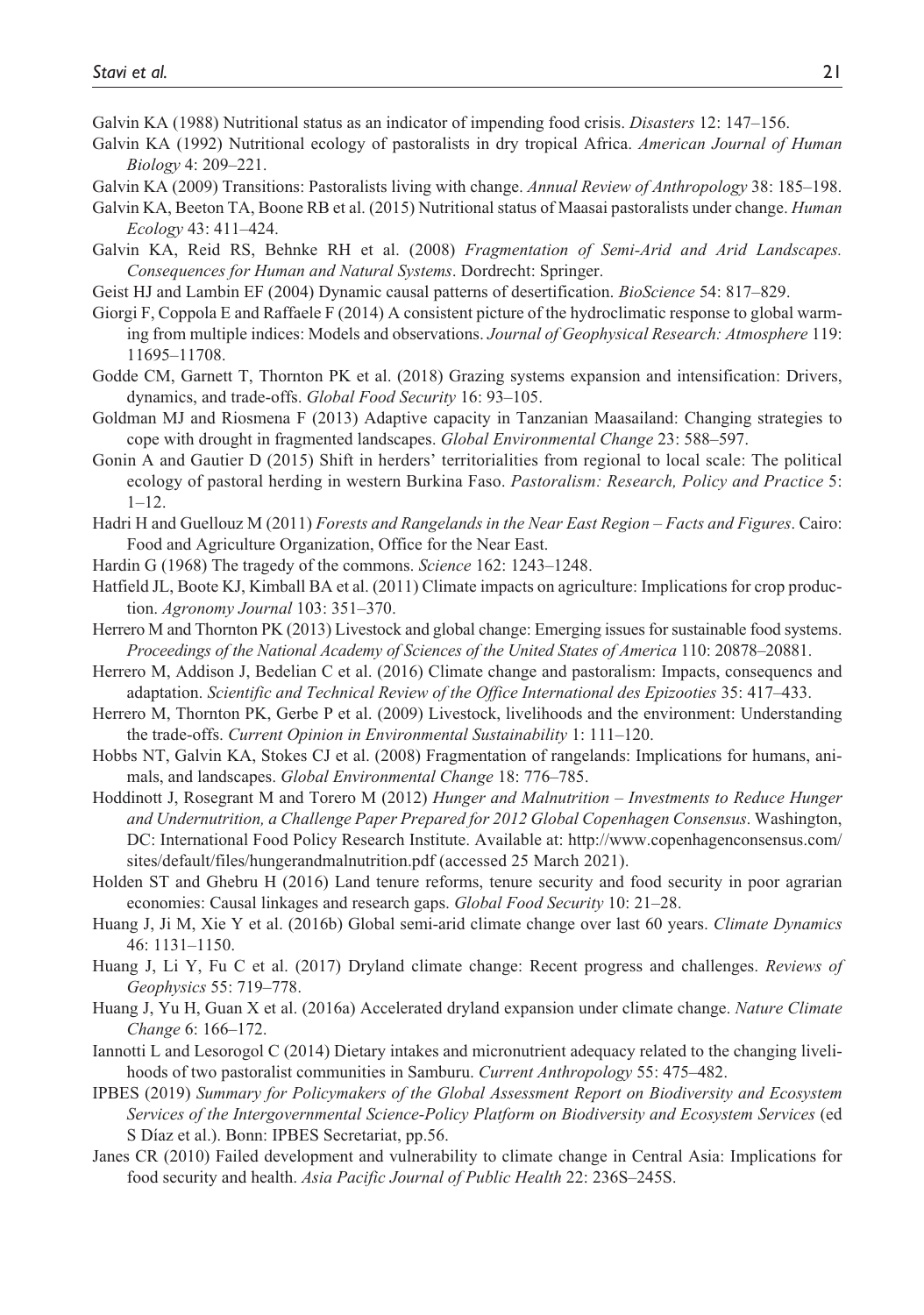- Jones B and O'Neill BC (2016) Spatially explicit global population scenarios consistent with the shared socioeconomic pathways. *Environmental Research Letters* 11: 084003.
- Jones B and O'Neill BC (2017) *Global Population Projection Grids Based on Shared Socioeconomic Pathways (SSPs), 2010–2100*. Palisades, NY: NASA Socioeconomic Data and Applications Center (SEDAC).
- Karlen DL and Rice CW (2015) Soil degradation: Will humankind ever learn? *Sustainability* 7: 12490–12501.
- Keim ME (2008) Building human resilience: The role of public health preparedness and response as an adaptation to climate change. *American Journal of Preventive Medicine* 35: 508–516.
- Koizumi T (2015) Biofuels and food security. *Renewable and Sustainable Energy Reviews* 52: 829–841.
- Koutroulis AG (2019) Dryland changes under different levels of global warming. *Science of the Total Environment* 655: 482–511.
- Krätli S and Schareika N (2010) Living off uncertainty: The intelligent animal production of dryland pastoralists. *European Journal of Development Research* 22: 605–622.
- Krätli S, Huelsebusch C, Brooks S et al. (2013) Pastoralism: A critical asset for food security under global climate change. *Animal Frontiers* 3: 42–50.
- Lawson DW, Borgerhoff Mulder M, Ghiselli ME et al. (2014) Ethnicity and child health in northern Tanzania: Maasai pastoralists are disadvantaged compared to neighboring ethnic groups. *PLoS One* 9: 1–17.
- Liniger H, Van Lynden G, Nachtergaele F et al. (2008) *A Questionnaire for Mapping Land Degradation and Sustainable Land Management*. Bern: WOCAT. Available at: <https://www.wocat.net/library/media/18/> (accessed 25 March 2021).
- Lobell DB, Schlenker W and Costa-Roberts J (2011) Climate trends and global crop production since 1980. *Science* 333: 616–620.
- Madadgar S, AghaKouchak A, Farahmand A et al. (2017) Probabilistic estimates of drought impacts on agricultural production. *Geophysical Research Letters* 44: 7799–7807.
- Mbow C, Rosenzweig C, Barioni LG et al. (2019) Food security. In: Shukla PR, Skea J, Calvo Buendia E, et al. (eds) *Climate Change and Land: An IPCC Special Report on Climate Change, Desertification, Land Degradation, Sustainable Land Management, Food Security, and Greenhouse Gas Fluxes in Terrestrial Ecosystems*. Geneva: Intergovernmental Panel on Climate Change (IPCC), pp. 437–550.
- McAllister RRJ, Gordon IJ, Janssen MA et al. (2006) Pastoralists responses to variation of rangeland resources in time and space. *Ecological Applications* 16: 572–583.
- McCabe JT (2003) Sustainability and livelihood diversification among the Maasai of Northern Tanzania. *Human Organization* 62: 100–111.
- McCabe JT, Leslie PW and DeLuca L (2010) Adopting cultivation to remain pastoralists: The diversification of Maasai livelihoods in Northern Tanzania. *Human Ecology* 38: 321–334.
- McGahey D, Davies J, Hagelberg N et al. (2014) *Pastoralism and the Green Economy A Natural Nexus?* Nairobi: IUCN and UNEP.
- McLeman R (2017) *Migration and land degradation: Recent experience and future trends*. Global Land Outlook Working Paper. Bonn: UNCCD.
- Mosley J and Watson EE (2016) Frontier transformations: Development visions, spaces and processes in Northern Kenya and Southern Ethiopia. *Journal of Eastern African Studies* 10: 452–475.
- Nathan MA, Fratkin EM and Roth EA (1996) Sedentism and child health among Rendille pastoralists of northern Kenya. *Social Science & Medicine* 43: 503–515.
- Nawrotzki RJ, Schlak AM and Kugler TA (2016) Climate, migration, and the local food security context: Introducing terra populus. *Population and Environment* 38: 164–184.
- Nelson GC, Rosegrant MW, Palazzo A et al. (2010) *Food Security, Farming, and Climate Change to 2050: Scenarios, Results, Policy Options*. Washington, DC: International Food Policy Research Institute (IFPRI).
- Neumann K, Sietz D, Hilderink H et al. (2015) Environmental drivers of human migration in drylands A spatial picture. *Applied Geography* 56: 116–126.
- O'Leary GJ, Aggarwal PK, Calderini DF et al. (2018) Challenges and responses to ongoing and projected climate change for dryland cereal production systems throughout the world. *Agronomy* 8: 34.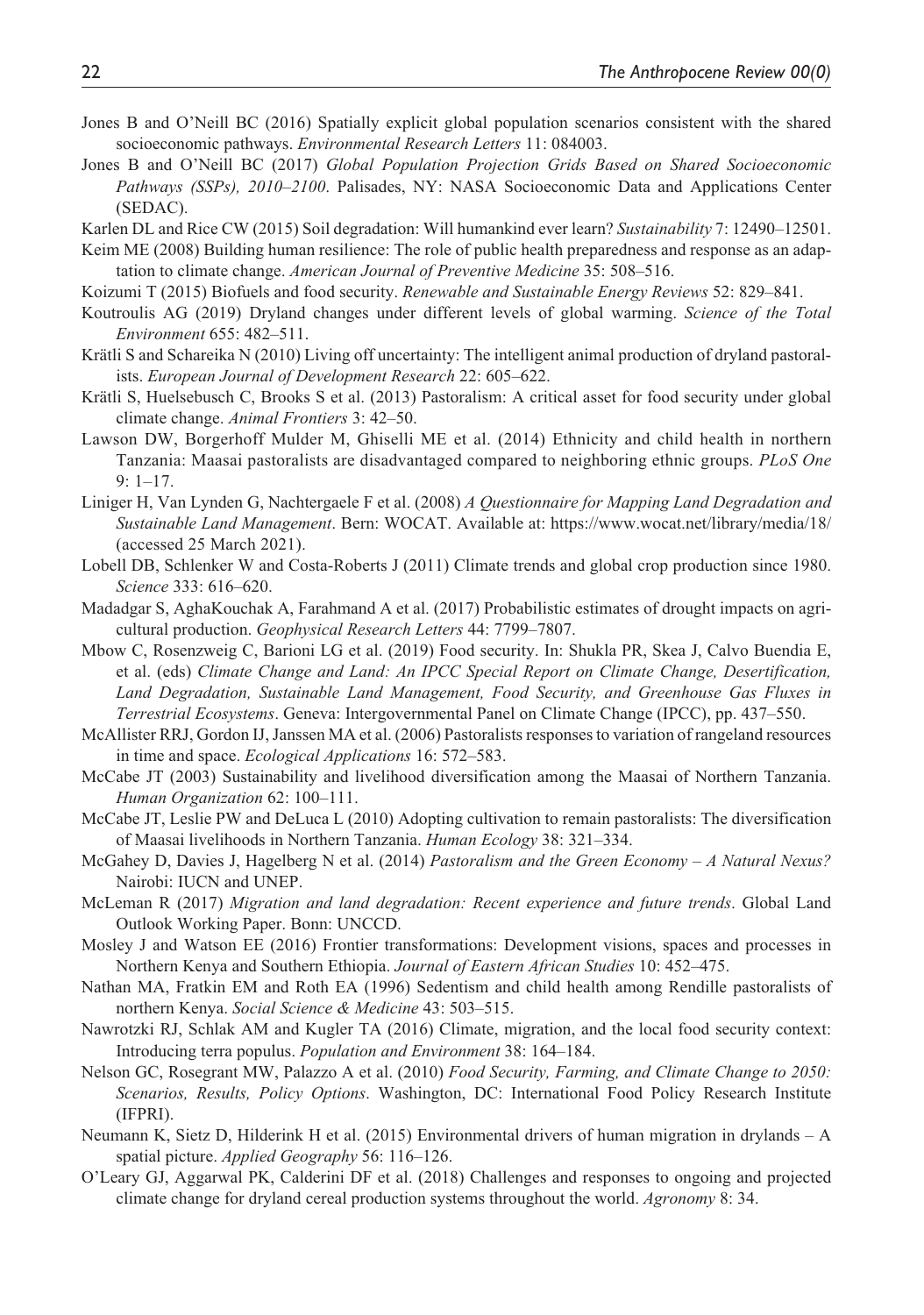- O'Mara FP (2012) The role of grasslands in food security and climate change. *Annals of Botany* 110: 1263– 1270.
- Pathak T, Maskey M, Dahlberg J et al. (2018) Climate change trends and impacts on California agriculture: A detailed review. *Agronomy* 8: 25.
- Pedersen J and Benjaminsen TA (2008) One leg or two? Food security and Pastoralism in the northern Sahel. *Human Ecology* 36: 43–57.

Pelling M, O'Brien K and Matyas D (2015) Adaptation and transformation. *Climate Change* 133: 113–127.

- Pike IL, Straight B, Hilton C et al. (2016) Comparative nutritional indicators as markers for resilience: The impacts of low-intensity violence among three pastoralist communities of northern Kenya. *Journal of Eastern African Studies* 10: 150–167.
- Population Projections in Drylands (PBL) (2017) *Population Growth in Drylands*. The Hague: PBL Netherlands Environmental Assessment Agency. Available at: <http://www.pbl.nl/en/aboutpbl> (accessed 25 March 2021).
- Population Projections in Drylands (PBL) (n.d.) Available at: [https://www.pbl.nl/en/news/2017/large-areas](https://www.pbl.nl/en/news/2017/large-areas-around-the-world-are-under-pressure-from-land-degradation)[around-the-world-are-under-pressure-from-land-degradation](https://www.pbl.nl/en/news/2017/large-areas-around-the-world-are-under-pressure-from-land-degradation) (accessed 25 March 2021).
- Rechkemmer A, O'Connor A, Rai A et al. (2016) A complex social-ecological disaster: Environmentally induced forced migration. *Disaster Health* 6: 112–120.
- Reid RS, Fernández-Giménez ME and Galvin KA (2014) Dynamics and resilience of rangelands and pastoral peoples around the globe. *Annual Review of Environment and Resources* 39: 217–242.
- Rigaud K, de Sherbinin A, Jones B et al. (2018) *Groundswell: Preparing for Internal Climate Migration*. Washington, DC: The World Bank.
- Rogelj J, den Elzen M, Höhne N et al. (2016) Paris Agreement climate proposals need a boost to keep warming well below 2°C. *Nature* 534: 631.
- Rojas-Downing MM, Nejadhashemi AP, Harrigan T et al. (2017) Climate change and livestock: Impacts, adaptation, and mitigation. *Climate Risk Management* 16: 145–163.
- Sander N, Abel G and Riosmena F (2013) *The Future of International Migration: Developing Expert-Based Assumptions for Global Population Projections*. Vienna: Vienna Institute of Demography. Available at: [https://www.oeaw.ac.at/fileadmin/subsites/Institute/VID/PDF/Publications/Working\\_Papers/WP2013\\_07.](https://www.oeaw.ac.at/fileadmin/subsites/Institute/VID/PDF/Publications/Working_Papers/WP2013_07.pdf) [pdf](https://www.oeaw.ac.at/fileadmin/subsites/Institute/VID/PDF/Publications/Working_Papers/WP2013_07.pdf) (accessed 25 March 2021).
- Schlaepfer DR, Bradford JB, Lauenroth WK et al. (2017) Climate change reduces extent of temperate drylands and intensifies drought in deep soils. *Nature Communication* 8: 14196.
- Schlee G (2013) Why states still destroy pastoralism. *Nomadic Peoples* 17: 6–19.
- Sellen DW (1996) Nutritional status of Sub-Saharan African pastoralists: A review of the literature. *Nomadic Peoples* 39: 107–134.
- Shell-Duncan B and Obiero WO (2000) Child nutrition in the transition from nomadic pastoralism to settled lifestyles: Individual, household, and community-level factors. *American Journal of Physical Anthropology* 113: 183–200.
- Sloat LL, Gerber JS, Samberg LH et al. (2018) Increasing importance of precipitation variability on global livestock grazing lands. *Nature Climate Change* 8: 214–218.
- Sternberg T (2008) Environmental challenges in Mongolia's dryland pastoral landscape. *Journal of Arid Environment* 72: 1294–1304.
- Sternberg T (2012) Chinese drought, bread and the Arab Spring. *Applied Geography* 34: 519–524.
- Stites E (2020) 'The only place to do this is in town': Experiences of rural-urban migration in northern Karamoja, Uganda. *Nomadic Peoples* 24: 32–55.
- Stocker TF, Qin D, Plattner GK et al. (2013) Summary for Policymakers. In: Stocker TF and Qin D (eds) *Climate Change 2013: The Physical Science Basis. Contribution of Working Group I to the Fifth Assessment Report of the Intergovernmental Panel on Climate Change. Intergovernmental Panel on Climate Change (IPCC)*. Cambridge: Cambridge University Press.
- Stringer LC, Reed MS, Fleskens L et al. (2017) A new dryland development paradigm grounded in empirical analysis of dryland system science. *Land Degradation & Development* 28: 1952–1961.
- Suweis S, Carr JA, Maritan A et al. (2015) Resilience and reactivity of global food security. *Proceedings of the National Academy of Sciences of the United States of America* 112: 6902–6907.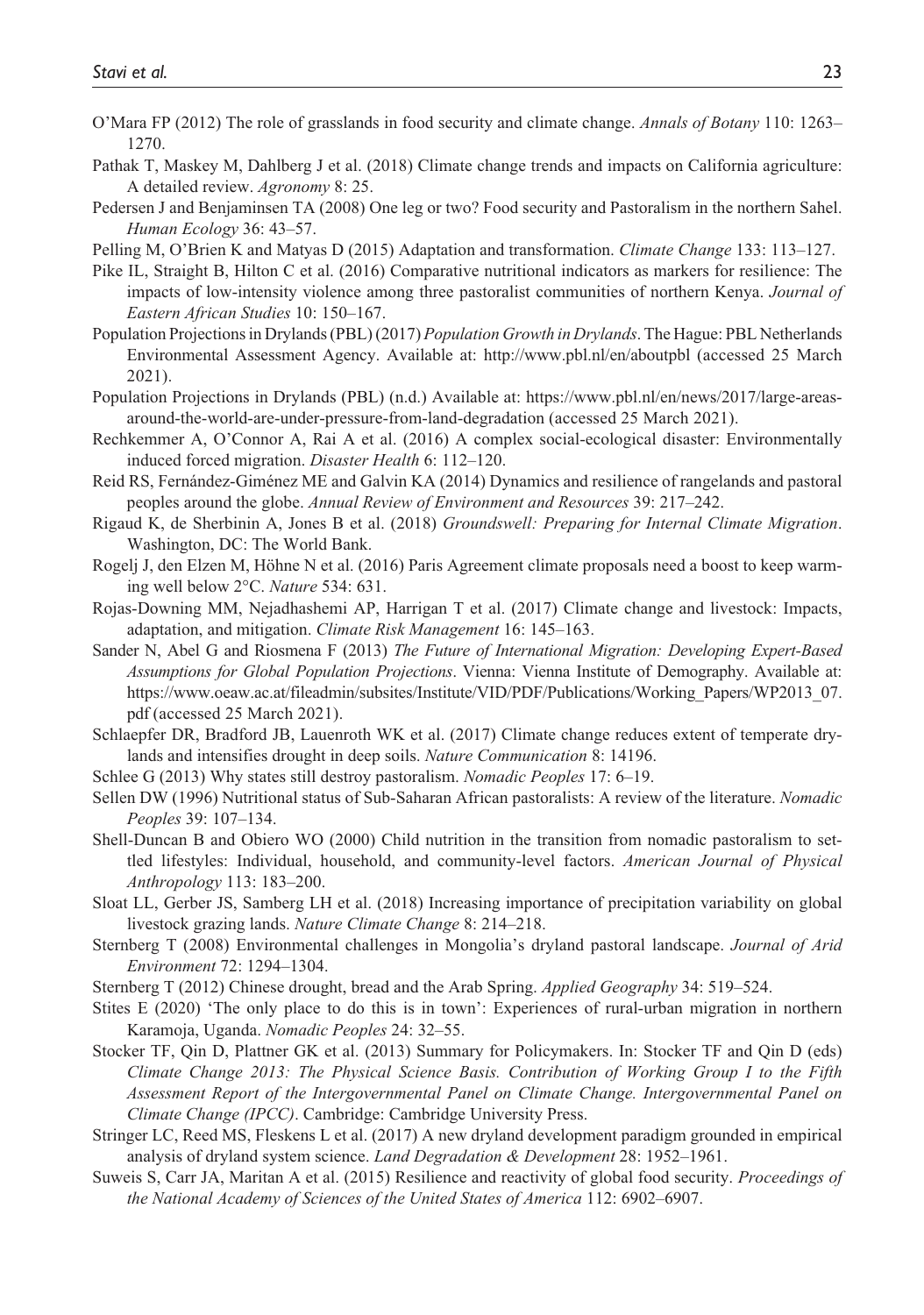- Szabo S (2016) Urbanisation and food insecurity risks: Assessing the role of human development. *Oxford Development Studies* 44: 28–48.
- Talbot LM (1972) Ecological consequences of rangeland development in Masailand, East Africa. In: Farvar MT and Milton JP (eds) *The Careless Technology: Ecology and International Development*. New York: Natural History Press, pp.694–711.
- The Economist Intelligence Unit (2017) Global food security index: Country profile. Available at: [http://](http://foodsecurityindex.eiu.com/Country) [foodsecurityindex.eiu.com/Country](http://foodsecurityindex.eiu.com/Country) (accessed 25 March 2021).
- Thornton P, BurnSilver SB, Boone RB et al. (2006) Modeling impacts of group ranch subdivision on agropastoral households in Kajiado, Kenya. *Agricultural Systems* 87: 331–356.
- Tucker J, Daoud M, Oates N et al. (2015) Social vulnerability in three high-poverty climate hot spots: What does the climate change literature tell us? *Regional Environmental Change* 15: 783–800.
- Turner MD (2011) The new pastoral development paradigm: Engaging the realities of property institutions and livestock mobility in dryland Africa. *Society and Natural Resources* 24(5): 469–484.
- Turner MD and Schlecht E (2019) Livestock mobility in sub-Saharan Africa: A critical review. *Pastoralism: Research, Policy and Practice* 9: 3–15.
- Turner MD, McPeak JG and Ayantunde A (2014) The role of livestock mobility in the livelihood strategies of rural peoples in semi-arid West Africa. *Human Ecology* 42: 231–247.
- Turner MD, Mcpeak JG, Kramer G et al. (2016) Reconciling flexibility and tenure security for pastoral resources: The geography of transhumance networks in eastern Senegal. *Human Ecology* 44: 199–215.
- UN (2010) 2010–2020: UN decade for deserts and the fight against desertification. Why now? *United Nations*. Available at: [http://www.un.org/en/events/desertification\\_decade/whynow.shtml](http://www.un.org/en/events/desertification_decade/whynow.shtml) (accessed 25 March 2021).
- UN (2017a) *World Population Prospects Key Findings and Advanced Tables, 2017 Revision*. New York: United Nations Department of Economics and Social Affairs, population Division. Available at: [https://](https://esa.un.org/unpd/wpp/Publications/Files/WPP2017_KeyFindings.pdf) [esa.un.org/unpd/wpp/Publications/Files/WPP2017\\_KeyFindings.pdf](https://esa.un.org/unpd/wpp/Publications/Files/WPP2017_KeyFindings.pdf) (accessed 25 March 2021).
- UN (2017b) *World Population Prospects Volume I: Comprehensive Tables, 2017 Revision*. New York: United Nations Department of Economics and Social Affairs, population Division. Available at: [https://esa.un.org/unpd/wpp/Publications/Files/WPP2017\\_Volume-I\\_Comprehensive-Tables.pdf](https://esa.un.org/unpd/wpp/Publications/Files/WPP2017_Volume-I_Comprehensive-Tables.pdf)  (accessed 25 March 2021).
- UNDESA Population Division (2018) World urbanization prospects: The 2018 revision. Available at: [https://](https://population.un.org/wup/) [population.un.org/wup/](https://population.un.org/wup/) (accessed 25 March 2021).
- Vallebona C, Pellegrino E, Frumento P et al. (2015) Temporal trends in extreme rainfall intensity and erosivity in the Mediterranean region: A case study in southern Tuscany, Italy. *Climatic Change* 128: 139–151.
- Van der Esch S, ten Brink B, Stehfest E et al. (2017) *Exploring Future Changes in Land Use and Land Condition and the Impacts on Food, Water, Climate Change and Biodiversity* (Scenarios for the UNCCD Global Land Outlook). The Hague: PBL Netherlands Environmental Assessment Agency. Available at: [https://www.pbl.nl/sites/default/files/cms/publicaties/pbl-2017-exploring-future-changes-in-land-use](https://www.pbl.nl/sites/default/files/cms/publicaties/pbl-2017-exploring-future-changes-in-land-use-and-land-condition-2076b.pdf)[and-land-condition-2076b.pdf](https://www.pbl.nl/sites/default/files/cms/publicaties/pbl-2017-exploring-future-changes-in-land-use-and-land-condition-2076b.pdf) (accessed 25 March 2021).
- Van der Land VM, Romankiewicz CV and van der Geest KM (2018) Environmental change and migration. In: McLeman R and Gemenne F (eds) *Routledge Handbook of Environmental Displacement and Migration*, vol.163, No. 177. Oxfordshire: Routledge in Association with GSE Research, pp.163–177.
- Van Ginkel M, Sayer J, Sinclair F et al. (2013) An integrated agro-ecosystem and livelihood system approach for the poor and vulnerable in dry areas. *Food Security* 5: 751–767.
- Warner K, van der Geest K and Kreft S (2013) *Pushed to the Limit: Evidence of Climate Change-Related Loss and Damage When People Face Constrains and Limits to Adaptation*. Bonn: UNU-EHS.
- Wegren SK (2013) Food security and Russia's 2010 drought. *Eurasian Geography and Economics* 52: 140– 156.
- WFP (2017) *Food Security and Emigration. Why People Flee and the Impact of Family Members Left Behind in El Salvador, Guatemala and Honduras*. Panama City: WFP. Available at: [https://docs.](https://docs.wfp.org/api/documents/WFP-0000022124/download/?_ga=2.35328033.1413876283.1545066643-205403298.1545066643) [wfp.org/api/documents/WFP-0000022124/download/?\\_ga=2.35328033.1413876283.1545066643-](https://docs.wfp.org/api/documents/WFP-0000022124/download/?_ga=2.35328033.1413876283.1545066643-205403298.1545066643) [205403298.1545066643](https://docs.wfp.org/api/documents/WFP-0000022124/download/?_ga=2.35328033.1413876283.1545066643-205403298.1545066643) (accessed 25 March 2021).